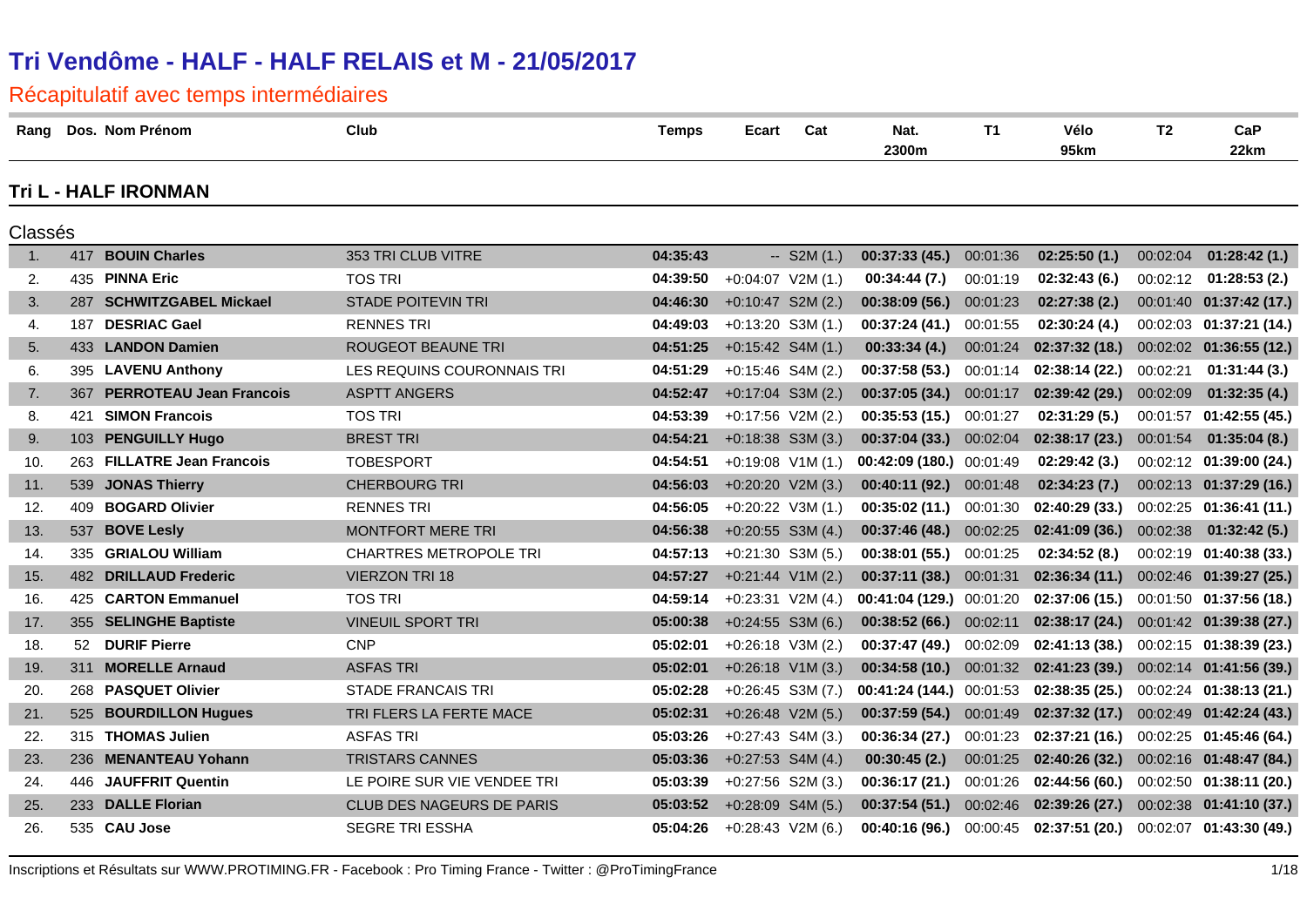| Rang |     | Dos. Nom Prénom             | Club                              | <b>Temps</b> | Ecart               | Cat                  | Nat.                                                                               | T1       | Vélo                                                            | T <sub>2</sub> | CaP                       |
|------|-----|-----------------------------|-----------------------------------|--------------|---------------------|----------------------|------------------------------------------------------------------------------------|----------|-----------------------------------------------------------------|----------------|---------------------------|
|      |     |                             |                                   |              |                     |                      | 2300m                                                                              |          | 95km                                                            |                | 22km                      |
| 27.  |     | 454 PAQUI Rudi              | TRIATH CLUB D'ANDRESY             | 05:04:40     | $+0:28:57$ S2M (4.) |                      | 00:30:36(1.)                                                                       | 00:01:10 | 02:40:11 (31.)                                                  |                | 00:02:16 01:50:30 (99.)   |
| 28.  | 164 | <b>COLINEAU Romuald</b>     | <b>CHOLET TRI</b>                 | 05:05:07     | $+0:29:24$ S4M (6.) |                      | 00:41:39 (159.) 00:02:11                                                           |          | 02:46:15(68)                                                    |                | $00:02:03$ 01:33:00 (6.)  |
| 29.  | 63  | <b>FOURNERET Kevin</b>      | DAUPHIN ELORN LANDERNEAU / TEAM   | 05:05:43     | $+0:30:00$ S3M (8.) |                      | $00:37:10(37.)$ $00:01:36$                                                         |          | $02:40:46(35.)$ $00:02:22$ $01:43:52(53.)$                      |                |                           |
| 30.  | 401 | <b>DELPORTE Julien</b>      | MASTRIA53                         | 05:06:45     | $+0:31:02$ S4M (7.) |                      | 00:39:51 (87.)                                                                     | 00:01:59 | 02:46:25 (69.)                                                  |                | $00:02:15$ 01:36:16 (10.) |
| 31.  |     | 518 SAUDEMONT Manoel        | <b>TCC 36</b>                     | 05:07:26     | $+0:31:43$ V1M (4.) |                      |                                                                                    |          | 00:38:11 (57.) 00:01:13 02:36:48 (13.) 00:02:58 01:48:18 (80.)  |                |                           |
| 32.  |     | 374 BOUCHET Jerome          | SAS TRI 37                        | 05:07:33     | $+0:31:50$ S4M (8.) |                      | <b>00:44:58 (245.)</b> 00:02:00                                                    |          | 02:35:13 (10.)                                                  |                | $00:02:18$ 01:43:05 (46.) |
| 33.  |     | 302 MASSON Bruno            | <b>US PALAISEAU TRI</b>           | 05:07:37     | $+0:31:54$ V2M (7.) |                      |                                                                                    |          | 00:40:56 (122.) 00:01:47 02:40:00 (30.) 00:02:04 01:42:53 (44.) |                |                           |
| 34.  |     | 350 JONDEAU Philippe        | <b>J3 SPORTS AMILLY TRI</b>       | 05:08:17     | $+0:32:34$ V2M (8.) |                      | 00:40:44 (114.) 00:01:48                                                           |          | 02:43:49 (54.)                                                  |                | $00:02:16$ 01:39:42 (29.) |
| 35.  |     | 198 PATROM Yannick          | 353 TRI CLUB VITRE                | 05:08:36     | $+0:32:53$ V1M (5.) |                      | $00:40:57(124.)$ 00:01:08                                                          |          | 02:35:04(9.)                                                    |                | 00:02:28 01:49:00 (85.)   |
| 36.  |     | 373 BOUVIER MARTIN Jerome   | SAINT AVERTIN SPORTS 37           | 05:08:40     | $+0.32:57$ V1M (6.) |                      |                                                                                    |          | $00:38:51(64.)$ $00:01:12$ $02:48:10(86.)$                      |                | 00:02:15 01:38:13 (22.)   |
| 37.  |     | 271 LAUDEN Yann             | <b>CDSF</b>                       | 05:09:10     | $+0:33:27$ V1M (7.) |                      |                                                                                    |          | 00:42:01 (173.) $00:01:31$ 02:39:03 (26.)                       |                | 00:02:03 01:44:33 (57.)   |
| 38.  |     | 309 LAIR Frederic           | TRI COTE D'AMOUR                  | 05:09:40     | $+0:33:57$ S3M (9.) |                      | <b>00:43:32 (220.)</b> 00:01:36                                                    |          | 02:36:47 (12.)                                                  |                | 00:02:34 01:45:13 (62.)   |
| 39.  |     | 192 CORTINHAL Joel          | <b>DB COACHING TRI</b>            | 05:09:43     |                     | $+0:34:00$ V1M (8.)  |                                                                                    |          | 00:48:14 (340.) 00:04:22 02:37:41 (19.) 00:02:03 01:37:24 (15.) |                |                           |
| 40.  |     | 529 PERRET Philippe         | <b>TOS TRI</b>                    | 05:10:11     | $+0:34:28$ V2M (9.) |                      | 00:37:18(40.)                                                                      | 00:02:12 | 02:48:42 (91.)                                                  |                | 00:02:21 01:39:39 (28.)   |
| 41.  | 484 | <b>BRACHET Gerard</b>       | <b>VERSAILLES TRI</b>             | 05:10:14     | $+0:34:31$ V4M (1.) |                      | <b>00:36:15 (18.)</b> 00:01:29                                                     |          | 02:47:57 (84.) 00:02:26 01:42:09 (40.)                          |                |                           |
| 42.  |     | 232 PARZYBUT Guillaume      | <b>INDIVIDUEL</b>                 | 05:10:57     | $+0:35:14$ V1M (9.) |                      |                                                                                    |          | $00:45:14(253.)$ $00:02:38$ $02:43:42(53.)$                     |                | $00:02:11$ 01:37:14 (13.) |
| 43.  |     | <b>442 GAULIARD Aurelie</b> | <b>BRIVE LIMOUSIN TRI</b>         | 05:11:01     |                     |                      | $+0:35:18$ S2F (1.) 00:36:14 (17.)                                                 | 00:01:07 | 02:51:00 (109.)                                                 | 00:01:55       | 01:40:46 (34.)            |
| 44.  |     | 260 ROBERT Gregory          | <b>ASPTT ANGERS</b>               | 05:11:38     |                     | $+0:35:55$ S4M (9.)  | $00:40:30(108.)$ $00:02:10$ $02:42:57(46.)$                                        |          |                                                                 |                | $00:01:53$ 01:44:10 (55.) |
| 45.  |     | 389 RENE Michael            | <b>CSLG SATORY TRI</b>            | 05:12:01     |                     |                      | $+0:36:18$ S3M (10.) 00:42:22 (184.) 00:03:16 02:47:14 (77.)                       |          |                                                                 |                | $00:03:17$ 01:35:53 (9.)  |
| 46.  |     | 256 LEROY Benoit            | <b>CLUB DES DAUPHINS LE BLANC</b> | 05:12:15     |                     | +0:36:32 V1M (10.)   |                                                                                    |          | $00:38:13(59)$ $00:01:46$ $02:39:41(28)$                        |                | 00:03:05 01:49:31 (88.)   |
| 47.  | 408 | <b>JOUSSE Antoine</b>       | MAT72                             | 05:12:29     |                     | $+0:36:46$ S4M (10.) |                                                                                    |          | 00:39:00 (72.) 00:01:33 02:36:56 (14.) 00:02:13 01:52:49 (120.) |                |                           |
| 48.  |     | 159 LEGER Vincent           | <b>VERSAILLES TRI</b>             | 05:13:10     |                     | $+0.37:27$ S4M (11.) | $00:39:05(73.)$ $00:02:27$                                                         |          | $02:42:34(43.)$ $00:02:33$ $01:46:34(67.)$                      |                |                           |
| 49.  |     | 361 SOCHON Guillaume        | <b>MASTRIA 53</b>                 | 05:13:36     |                     |                      | +0:37:53 S4M (12.) 00:41:15 (133.) 00:01:10 02:45:51 (65.) 00:02:15 01:43:07 (47.) |          |                                                                 |                |                           |
| 50.  |     | 522 ARROS Colin             | TEAM LANDI TRI                    | 05:13:51     | $+0:38:08$ S1M (1.) |                      | 00:33:35(5.)                                                                       |          | 00:01:32 03:00:36 (212.) 00:03:21                               |                | 01:34:49(7.)              |
| 51.  |     | 524 LE DUFF Gael            | <b>BREST TRI</b>                  | 05:14:10     |                     |                      | +0:38:27 V2M (10.) 00:41:36 (155.) 00:01:11 02:43:32 (51.) 00:02:05 01:45:49 (65.) |          |                                                                 |                |                           |
| 52.  |     | 423 FERNANDEZ Gabriel       | PARIS SPORT CLUB                  | 05:15:02     |                     |                      | $+0.39:19$ S3M (11.) 00:41:10 (130.) 00:02:58                                      |          | 02:46:12 (67.)                                                  |                | 00:02:23  01:42:21  (42.) |
| 53.  | 96  | <b>GOUPIL Pierre</b>        | <b>VELIZY TRI</b>                 | 05:15:32     |                     |                      | +0:39:49 V1M (11.) 00:41:33 (153.) 00:02:21                                        |          | $02:48:55(92.)$ $00:02:40$ $01:40:05(31.)$                      |                |                           |
| 54.  |     | 385 MORDANT Paul            | <b>VERSAILLES TRI</b>             | 05:15:40     |                     | $+0:39:57$ V2M (11.) | $00:35:40(14.)$ 00:02:51                                                           |          | 02:51:23 (113.) 00:02:19 01:43:28 (48.)                         |                |                           |
| 55.  |     | 403 ANTOINE Bruno           | <b>MAT 72</b>                     | 05:16:08     | $+0.40:25$ V4M (2.) |                      |                                                                                    |          | 00:39:08 (77.) 00:02:20 02:52:15 (121.) 00:02:32 01:39:56 (30.) |                |                           |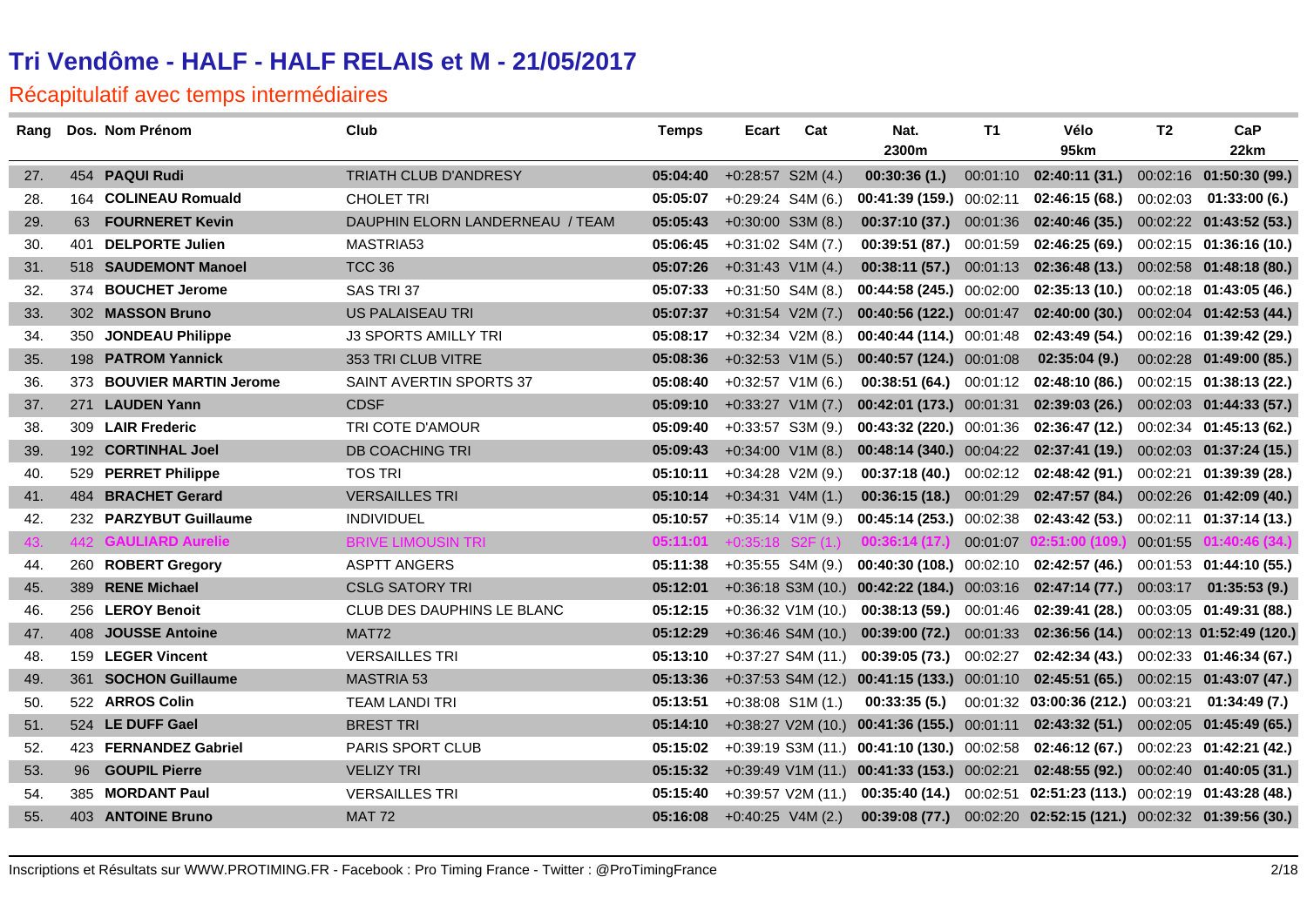| Rang |     | Dos. Nom Prénom               | Club                                         | <b>Temps</b> | Ecart | Cat                  | Nat.                                          | T1       | Vélo                                                                                 | T2 | CaP                       |
|------|-----|-------------------------------|----------------------------------------------|--------------|-------|----------------------|-----------------------------------------------|----------|--------------------------------------------------------------------------------------|----|---------------------------|
|      |     |                               |                                              |              |       |                      | 2300m                                         |          | 95km                                                                                 |    | 22km                      |
| 56.  |     | 460 DEBODE Cedric             | <b>CHAMPIGNY</b>                             | 05:16:15     |       |                      | $+0:40:32$ V1M (12.) 00:41:21 (141.) 00:01:51 |          | 02:48:40 (90.)                                                                       |    | 00:02:04  01:42:21  (41.) |
| 57.  |     | 372 MEUNIER Franck            | <b>USA TRI</b>                               | 05:16:46     |       | $+0.41:03$ V2M (12.) | 00:36:30(25)                                  | 00:02:06 | 02:43:42 (52.) 00:02:36 01:51:55 (113.)                                              |    |                           |
| 58.  |     | 526 BOYER Tristan             | <b>BREST TRI</b>                             | 05:17:19     |       | $+0:41:36$ S3M (12.) | 00:36:16 (20.)                                | 00:01:21 | 02:42:05 (41.) 00:01:58 01:55:41 (138.)                                              |    |                           |
| 59.  |     | 415 METAIS Stephane           | MAT72                                        | 05:17:37     |       | $+0:41:54$ V3M (3.)  | 00:37:24(42)                                  | 00:02:30 | 02:41:50 (40.) 00:02:54 01:53:01 (122.)                                              |    |                           |
| 60.  | 151 | <b>DELEPIERRE Guillaume</b>   | <b>COMPIEGNE TRI</b>                         | 05:18:12     |       | $+0.42:29$ S2M (5.)  | <b>00:41:23 (142.)</b> 00:01:54               |          | 02:42:24 (42.)                                                                       |    | 00:02:34 01:49:59 (95.)   |
| 61.  |     | 106 GUILBAUD Mathieu          |                                              | 05:18:42     |       | +0:42:59 S4M (13.)   | $00:38:56(68.)$ 00:02:50                      |          | 02:43:06 (47.) 00:02:54 01:50:58 (104.)                                              |    |                           |
| 62.  |     | 456 VASSEUR Vincent           | LES REQUINS COURONNAIS TRI                   | 05:19:19     |       |                      | +0:43:36 S4M (14.) 00:41:21 (140.) 00:02:26   |          | $02:46:30(72.)$ $00:02:16$ $01:46:48(69.)$                                           |    |                           |
| 63.  |     | 167 DAHLQUIST Axel            | <b>BEAUMONT TRI</b>                          | 05:19:53     |       | $+0:44:10$ V2M (13.) |                                               |          | $00:37:16(39.)$ $00:02:07$ $02:50:00(101.)$ $00:02:26$ $01:48:07(77.)$               |    |                           |
| 64.  |     | 402 VEYER Vincent             |                                              | 05:20:14     |       | $+0:44:31$ S2M (6.)  | 00:39:20 (84.)                                | 00:02:26 | 02:45:03 (61.) 00:02:09 01:51:17 (110.)                                              |    |                           |
| 65.  |     | 501 REGNIER David             | <b>MAT 72</b>                                | 05:20:35     |       |                      | $+0:44:52$ V1M (13.) 00:41:49 (166.) 00:02:31 |          | $02:45:53(66.)$ $00:03:25$ $01:47:00(71.)$                                           |    |                           |
| 66.  |     | 275 DEFORT Arnaud             | <b>USAT</b>                                  | 05:20:43     |       | $+0:45:00$ V2M (14.) | 00:38:52(65)                                  |          | 00:01:21 02:49:53 (100.) 00:02:29 01:48:10 (78.)                                     |    |                           |
| 67.  |     | 281 DESRIAC Benoit            | <b>TSR78</b>                                 | 05:20:46     |       |                      |                                               |          | +0:45:03 S3M (13.) 00:46:03 (282.) 00:02:03 02:42:40 (45.) 00:02:10 01:47:51 (75.)   |    |                           |
| 68.  |     | 266 GESLAIN Franck            | <b>VSF TRI</b>                               | 05:21:22     |       | $+0:45:39$ S4M (15.) | 00:38:29 (61.)                                |          | 00:01:53  02:47:31  (79.)  00:02:17  01:51:15  (109.)                                |    |                           |
| 69.  |     | 278 VAN DRAVIK Jan            | CLUB DES NAGEURS DE PARIS                    | 05:21:40     |       | $+0:45:57$ V2M (15.) | 00:40:07(90.)                                 |          | 00:01:47 02:41:11 (37.) 00:02:38 01:56:00 (145.)                                     |    |                           |
| 70.  |     | 206 ANTHOINE Herve            | ASCC RAMBOUILLET OLYMPIQUE                   | 05:22:32     |       |                      | +0:46:49 V1M (14.) 00:41:01 (127.) 00:01:57   |          | 02:45:20 (62.) 00:03:05 01:51:10 (108.)                                              |    |                           |
| 71.  |     | 130 SAVARY Benoit             | TRI CLUB LIEVIN                              | 05:22:48     |       |                      |                                               |          | +0:47:05 V1M (15.) 00:47:32 (325.) 00:02:58 02:43:30 (50.) 00:02:08 01:46:41 (68.)   |    |                           |
| 72.  |     | 261 PICHOT Jerome             | 353 TRI CLUB VITRE                           | 05:23:08     |       | $+0:47:25$ S2M (7.)  |                                               |          | 00:38:13 (58.) 00:01:48 02:50:20 (104.) 00:01:56 01:50:53 (101.)                     |    |                           |
| 73.  |     | 334 BONGO Sebastien           | <b>US PALAISEAU</b>                          | 05:23:13     |       |                      |                                               |          | +0:47:30 S3M (14.) 00:40:29 (107.) 00:03:07 02:51:20 (111.) 00:03:08 01:45:12 (61.)  |    |                           |
| 74.  | 90  | <b>SUZANNE Frederick</b>      | <b>ANGERS TRI</b>                            | 05:23:39     |       | $+0.47:56$ V1M (16.) | 00:39:09 (79.)                                |          | 00:01:22 03:01:22 (220.) 00:02:18 01:39:30 (26.)                                     |    |                           |
| 75.  | 34  | <b>PALIES Thibault</b>        | DAUPHINS DE SCEAUX & BOURG LA REINE 05:23:40 |              |       | $+0:47:57$ S3M (15.) | 00:34:54(9.)                                  |          | 00:02:20 02:51:38 (115.) 00:02:30 01:52:20 (115.)                                    |    |                           |
| 76.  |     | 176 QUINTIN Pascal            | <b>SAINTE GENEVIEVE TRI</b>                  | 05:23:41     |       | $+0:47:58$ V3M (4.)  |                                               |          | 00:44:31 (231.) 00:03:06 02:52:21 (123.) 00:02:52 01:40:53 (36.)                     |    |                           |
| 77.  |     | 285 CAILLE Fabien             | T.C. JOUE LES TOURS                          | 05:24:14     |       | $+0.48.31$ S4M (16.) |                                               |          | $0.36:16(19.)$ $00.00:49$ $02:38:08(21.)$ $00.02:28$ $02:06:36(233.)$                |    |                           |
| 78.  |     | 382 CHAUVIRE Kevin            | MASTRIA53                                    | 05:24:28     |       |                      |                                               |          | +0:48:45 S4M (17.) 00:45:24 (260.) 00:02:51 02:51:27 (114.) 00:03:02 01:41:46 (38.)  |    |                           |
| 79.  |     | 226 BONTEMPS Patrick          | 353 TRI CLUB VITRE                           | 05:24:37     |       |                      |                                               |          | +0:48:54 V1M (17.) 00:40:47 (117.) 00:01:54 02:46:34 (73.) 00:02:25 01:52:59 (121.)  |    |                           |
| 80.  |     | 452 BERGER Emeric             |                                              | 05:24:52     |       | +0:49:09 S4M (18.)   | 00:35:06(12.)                                 | 00:01:20 | 02:44:18 (56.) 00:03:37 02:00:33 (183.)                                              |    |                           |
| 81.  |     | 248 GONZALES BANDRES Matthieu | TRI COTE D'AMOUR                             | 05:25:06     |       | $+0.49:23$ S3M (16.) | 00:38:43(62)                                  |          | 00:01:14  02:44:21  (57.)  00:02:47  01:58:03  (162.)                                |    |                           |
| 82.  |     | 277 HEIT Damien               | <b>STADE POITEVIN TRI</b>                    | 05:26:00     |       |                      |                                               |          | $+0.50.17$ S3M (17.) 00:51:30 (387.) 00:01:26 02:49:10 (94.) 00:03:07 01:40:49 (35.) |    |                           |
| 83.  |     | 89 SARTORIUS Matthieu         | FREE IRON TEAM                               | 05:26:15     |       |                      |                                               |          | +0:50:32 V1M (18.) 00:42:46 (199.) 00:01:43 02:45:24 (63.) 00:03:00 01:53:24 (124.)  |    |                           |
| 84.  |     | 294 SANTOS Rui                | <b>ASFAS TRI</b>                             | 05:26:48     |       |                      |                                               |          | $+0.51.05$ V2M (16.) 00:42:01 (172.) 00:02:28 02:48:18 (88.) 00:03:40 01:50:23 (97.) |    |                           |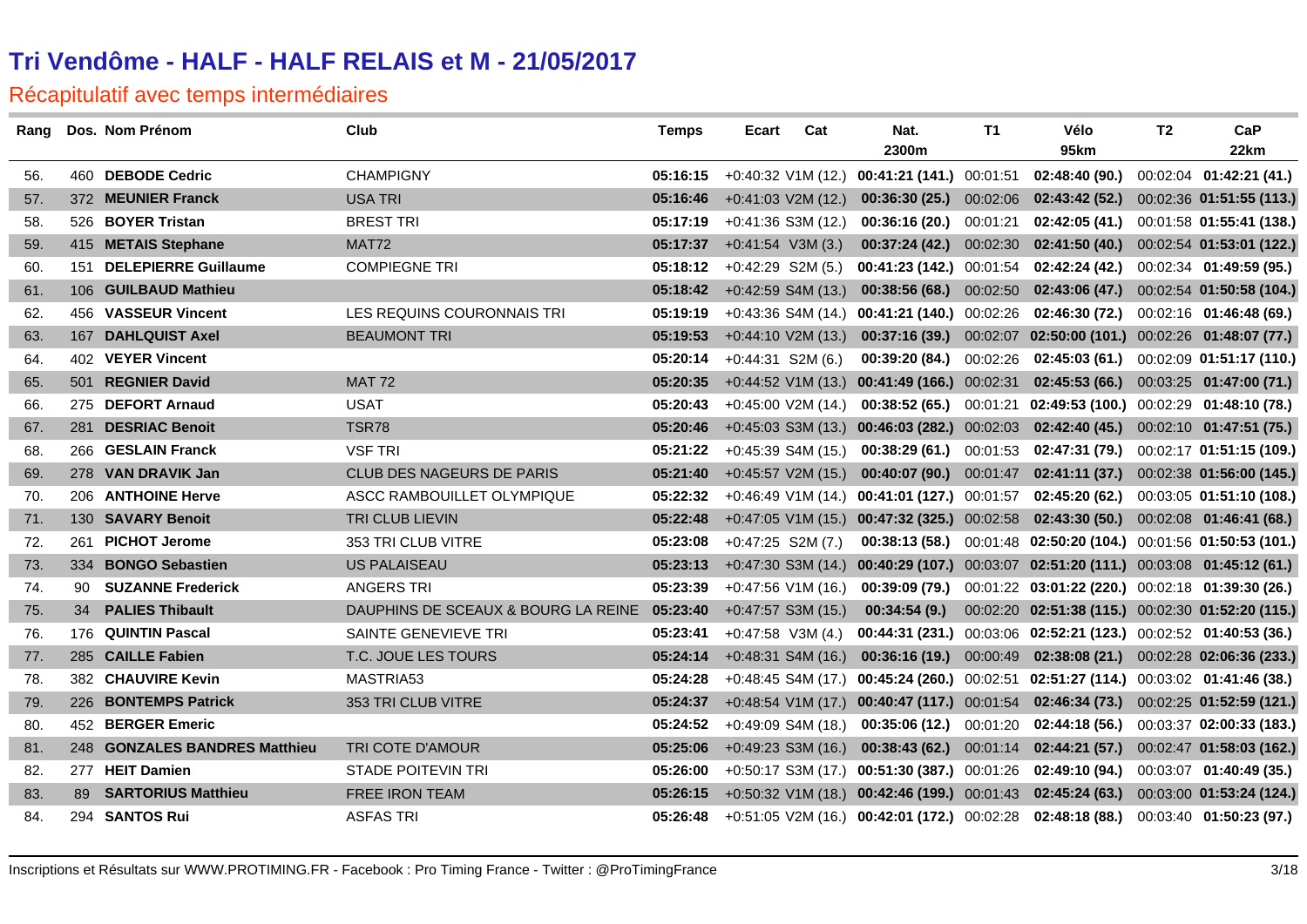| Rang |     | Dos. Nom Prénom             | Club                           | <b>Temps</b>                 | Ecart                 | Cat                  | Nat.         | T1 | Vélo                                                                                        | T <sub>2</sub> | CaP  |
|------|-----|-----------------------------|--------------------------------|------------------------------|-----------------------|----------------------|--------------|----|---------------------------------------------------------------------------------------------|----------------|------|
|      |     |                             |                                |                              |                       |                      | 2300m        |    | 95km                                                                                        |                | 22km |
| 85.  |     | 251 BARET Vincent           | <b>TRIATH CLUB ETAMPOIS</b>    | 05:27:06                     |                       |                      |              |    | +0:51:23 V2M (17.) 00:42:32 (189.) 00:02:11 02:46:56 (74.) 00:02:14 01:53:14 (123.)         |                |      |
| 86.  | 380 | <b>DROUIN Coralie</b>       | <b>TRIATH'CLUB ANDRESY</b>     | 05:27:16                     | $+0:51:33$ S3F $(1.)$ |                      |              |    | 00:42:27 (187.) 00:01:38 02:51:20 (112.) 00:02:16 01:49:37 (89.)                            |                |      |
| 87.  |     | 474 HOUSSAY Alban           | <b>ENDURANCE 72 TRI</b>        | 05:27:25                     |                       |                      |              |    | +0:51:42 S4M (19.) 00:52:23 (401.) 00:02:52 02:49:04 (93.) 00:02:59 01:40:08 (32.)          |                |      |
| 88.  |     | 483 COUTABLE Vincent        | MAT72                          | 05:27:41                     |                       |                      |              |    | $+0.51.58$ V1M (19.) 00:41:29 (148.) 00:01:28 02:44:54 (59.) 00:02:28 01:57:24 (155.)       |                |      |
| 89.  |     | 145 DELFORT Yannick         | <b>COMPIEGNE TRI</b>           | 05:28:17                     |                       |                      |              |    | +0:52:34 V1M (20.) 00:38:56 (69.) 00:01:14 02:54:53 (146.) 00:02:20 01:50:56 (102.)         |                |      |
| 90.  |     | 204 CHORGNON Ludovic        | LE CLUB TRI                    | 05:28:33                     |                       | $+0:52:50$ V2M (18.) |              |    | 00:37:25 (43.) 00:02:20 02:49:23 (98.) 00:02:18 01:57:08 (153.)                             |                |      |
| 91.  |     | 384 GAUTHIER David          | <b>VIERZON TRI 18</b>          | 05:28:45                     |                       |                      |              |    | +0:53:02 S3M (18.) 00:41:38 (157.) 00:01:30 02:42:39 (44.) 00:02:08 02:00:51 (188.)         |                |      |
| 92.  |     | 472 DE YBARLUCEA Louis Remi | <b>ENDURANCE 72 TRI</b>        | 05:28:51                     | $+0:53:08$ V3M (5.)   |                      |              |    | 00:37:54 (52.) 00:01:35 03:01:13 (219.) 00:03:04 01:45:07 (59.)                             |                |      |
| 93.  |     | 252 CORTADA Ludovic         | <b>TRI DUNOIS 28</b>           | 05:28:55                     |                       | $+0.53:12$ S4M (20.) |              |    | 00:37:09 (36.) 00:01:17 02:46:59 (75.) 00:02:22 02:01:09 (192.)                             |                |      |
| 94.  |     | 457 CAILLOT Fabien          | LES REQUINS COURONNAIS TRI     | 05:28:57                     |                       |                      |              |    | +0:53:14 S3M (19.) 00:41:20 (139.) 00:02:56 02:50:34 (106.) 00:02:46 01:51:23 (112.)        |                |      |
| 95.  |     | 360 MAUNY Mickael           | <b>MASTRIA</b>                 | 05:30:06                     |                       |                      |              |    | +0:54:23 V2M (19.) 00:47:00 (305.) 00:02:15 02:48:23 (89.) 00:02:51 01:49:39 (90.)          |                |      |
| 96.  |     | 362 SOCHON Samuel           | MASTRIA53                      | 05:30:07                     |                       |                      |              |    | $+0.54.24$ V1M (21.) 00:41:28 (147.) 00:01:48 02:58:20 (177.) 00:02:13 01:46:20 (66.)       |                |      |
| 97.  |     | 404 ROUET Andrews           | <b>ANSA</b>                    | 05:30:19                     |                       |                      |              |    | +0:54:36 S3M (20.) 00:40:12 (93.) 00:01:49 02:52:33 (126.) 00:07:11 01:48:36 (82.)          |                |      |
| 98.  |     | 183 REGER Sylvain           | SAINTE GENEVIEVE TRI           | 05:30:30                     |                       | $+0:54:47$ S4M (21.) | 00:33:45(6.) |    | 00:01:59 03:01:29 (221.) 00:02:19 01:51:00 (105.)                                           |                |      |
| 99.  |     | 196 LOLIVIER Nicolas        | SAINTE GENEVIEVE TRI           | 05:30:30                     |                       |                      |              |    | $+0.54.47$ S4M (22.) 00:40:38 (112.) 00:01:58 02:57:05 (164.) 00:07:14 01:43:36 (51.)       |                |      |
| 100. |     | 24 JARRIER Fabien           |                                | 05:30:34                     |                       |                      |              |    | $+0.54.51$ V2M (20.) 00:45:01 (249.) 00:04:10 03:00:07 (202.) 00:03:07 01:38:11 (19.)       |                |      |
| 101. |     | 507 FLAVIGNY Xavier         | <b>LES LOUPS TRI</b>           |                              |                       |                      |              |    | 05:31:24 +0:55:41 S2M (8.) 00:40:24 (102.) 00:02:26 02:47:37 (81.) 00:02:30 01:58:30 (165.) |                |      |
| 102. |     | 239 BARILLEAU Julien        | TRI DUNOIS 28                  | 05:31:34                     |                       |                      |              |    | +0:55:51 S3M (21.) 00:41:04 (128.) 00:01:43 02:59:40 (196.) 00:02:13 01:46:56 (70.)         |                |      |
| 103. |     | 139 CELLERIN Nicolas        | <b>TOBESPORT</b>               | 05:31:37                     |                       |                      |              |    | +0:55:54 S4M (23.) 00:41:37 (156.) 00:02:09 02:54:40 (142.) 00:02:03 01:51:10 (107.)        |                |      |
| 104. |     | 279 LE GOUIC Yves           | T.C. JOUE LES TOURS            | 05:31:53                     |                       |                      |              |    | +0:56:10 V3M (6.) 00:43:59 (227.) 00:01:58 02:44:01 (55.) 00:02:10 01:59:47 (176.)          |                |      |
| 105. |     | 84 PERRET Anthony           | T.C. JOUE LES TOURS            | 05:31:54                     |                       |                      |              |    | +0:56:11 V2M (21.) 00:41:10 (131.) 00:01:51 02:52:13 (120.) 00:02:54 01:53:49 (125.)        |                |      |
| 106. |     | 221 PAILLARD Romain         | 353 TRI CLUB                   | 05:32:04                     |                       |                      |              |    | +0:56:21 S4M (24.) 00:45:31 (264.) 00:01:16 02:40:31 (34.) 00:02:07 02:02:41 (206.)         |                |      |
| 107. |     | 317 DOISNEAU Sebastien      | <b>ASFAS TRI</b>               | 05:32:11                     |                       |                      |              |    | +0:56:28 V1M (22.) 00:40:31 (109.) 00:01:47 02:57:27 (167.) 00:02:42 01:49:46 (92.)         |                |      |
| 108. |     | 153 PLATET Emmanuel         | AS CORBEIL ESSONNES TRI        | 05:32:31                     |                       |                      |              |    | $+0.56.48$ V2M (22.) 00:46:13 (288.) 00:02:19 02:57:40 (169.) 00:02:50 01:43:30 (50.)       |                |      |
| 109. |     | 37 BASTIER Arnaud           | DAUPHINS SCEAUX BOURG LA REINE | 05:32:33                     |                       |                      |              |    | +0:56:50 S4M (25.) 00:36:19 (22.) 00:02:00 02:58:51 (186.) 00:02:51 01:52:34 (118.)         |                |      |
| 110. |     | 235 MENANTEAU Arnaud        | <b>TEAMLEMONGRASSTRI</b>       | 05:32:37                     |                       | $+0.56.54$ S4M (26.) |              |    | 00:36:41 (28.) 00:02:24 02:58:03 (173.) 00:03:26 01:52:05 (114.)                            |                |      |
| 111. |     | 494 BARRAU Martial          | <b>CHAMPIGNY</b>               | 05:32:46                     |                       |                      |              |    | +0:57:03 V1M (23.) 00:42:52 (204.) 00:01:54 02:51:48 (116.) 00:02:16 01:53:59 (127.)        |                |      |
| 112. |     | 178 POIDEVIN Jean Marie     | SAINTE GENEVIEVE TRI           | 05:32:47                     |                       |                      |              |    | +0:57:04 V3M (7.) 00:41:51 (168.) 00:02:26 02:55:41 (151.) 00:08:47 01:44:04 (54.)          |                |      |
| 113. |     | 527 DUBUY Antoine           |                                | $05:32:48$ +0:57:05 S2M (9.) |                       |                      |              |    | 00:35:39 (13.) 00:01:21 02:49:12 (95.) 00:02:45 02:03:52 (213.)                             |                |      |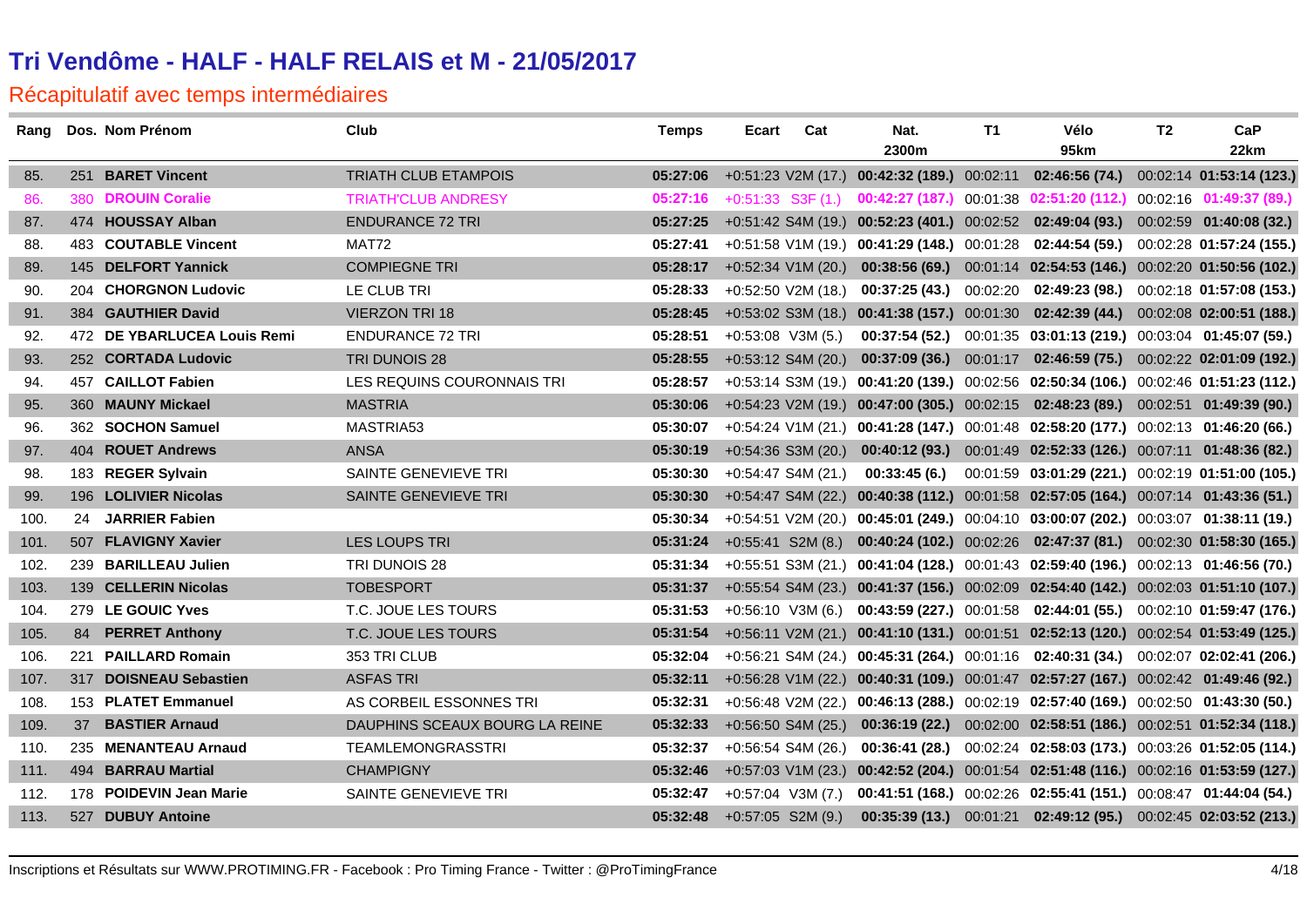|      | Rang Dos. Nom Prénom    | Club                               | <b>Temps</b> | Ecart | Cat                 | Nat.<br>2300m | <b>T1</b> | Vélo<br>95km                                                                                  | T <sub>2</sub> | CaP<br>22km |
|------|-------------------------|------------------------------------|--------------|-------|---------------------|---------------|-----------|-----------------------------------------------------------------------------------------------|----------------|-------------|
| 114. | 475 LASPOUGEAS Fabrice  | TRI COTE D'AMOUR                   | 05:32:55     |       |                     |               |           | +0:57:12 V2M (23.) 00:41:16 (135.) 00:01:30 02:47:18 (78.) 00:03:12 01:59:40 (174.)           |                |             |
| 115. | 60 COLIN Antoine        | <b>J3 TRI AMILLY</b>               | 05:33:36     |       |                     |               |           | +0:57:53 S4M (27.) 00:40:44 (113.) 00:01:20 02:53:27 (129.) 00:02:34 01:55:33 (137.)          |                |             |
| 116. | 516 BROSSOLLET Pierre   | <b>BROSSO</b>                      | 05:33:50     |       |                     |               |           | +0:58:07 V1M (24.) 00:36:05 (16.) 00:02:52 02:54:19 (139.) 00:02:42 01:57:52 (161.)           |                |             |
| 117. | 413 ZAKOWETZ Lukas      | LA BRIE FRANCILIENNE TRI           | 05:34:14     |       |                     |               |           | +0:58:31 S3M (22.) 00:45:51 (277.) 00:03:16 02:51:19 (110.) 00:03:24 01:50:26 (98.)           |                |             |
| 118. | 243 BEIGNEUX Johann     | T.C. JOUE LES TOURS                | 05:34:19     |       |                     |               |           | $+0.58.36$ S4M (28.) 00:39:47 (86.) 00:01:51 02:47:09 (76.) 00:01:58 02:03:35 (210.)          |                |             |
| 119. | 314 REBIERE Mikael      | <b>ASFAS TRI</b>                   | 05:34:25     |       |                     |               |           | +0:58:42 V1M (25.) 00:50:48 (383.) 00:02:21 02:49:18 (96.) 00:02:20 01:49:39 (91.)            |                |             |
| 120. | 213 LE GAL Cyril        | TRI PLESSIS ROBINSON               | 05:34:33     |       |                     |               |           | +0:58:50 V2M (24.) 00:40:57 (123.) 00:01:17 02:54:11 (137.) 00:02:29 01:55:42 (139.)          |                |             |
| 121. | 517 LINAIS Nicolas      | <b>ERNNENNE SPORTS TRI</b>         | 05:35:14     |       |                     |               |           | +0:59:31 S4M (29.) 00:45:18 (257.) 00:01:43 02:43:16 (48.) 00:02:54 02:02:05 (199.)           |                |             |
| 122. | 174 BOSSU Aurelie       | <b>SAINTE GENEVIEVE TRI</b>        | 05:35:16     |       | $+0:59:33$ S2F (2.) |               |           | 00:37:35 (46.) 00:01:07 03:01:49 (227.) 00:02:19 01:52:27 (117.)                              |                |             |
| 123. | 448 GATINEAU Christophe | CO VERNOUILLET TRI                 | 05:35:26     |       |                     |               |           | +0:59:43 V1M (26.) 00:44:02 (228.) 00:03:42 02:54:09 (136.) 00:02:15 01:51:19 (111.)          |                |             |
| 124. | 57 BESSON Pierre        | US PALAISEAU TRI                   | 05:35:34     |       |                     |               |           | +0:59:51 S3M (23.) 00:40:58 (125.) 00:01:46 02:46:27 (71.) 00:03:11 02:03:15 (209.)           |                |             |
| 125. | 28 CHRISTOPHE Corthier  | <b>CHARTRES METROPOLE TRI</b>      |              |       |                     |               |           | 05:35:48 +1:00:05 V1M (27.) 00:44:52 (239.) 00:02:07 02:55:44 (152.) 00:02:11 01:50:56 (103.) |                |             |
| 126. | 46 BROSSET Nicolas      | <b>ASPTT ORLEANS TRI</b>           | 05:35:54     |       |                     |               |           | +1:00:11 S2M (10.) 00:39:00 (71.) 00:02:56 02:58:46 (184.) 00:02:34 01:52:41 (119.)           |                |             |
| 127. | 481 PERES Christophe    | TRI SANNOIS FRANCONVILLE           | 05:36:16     |       |                     |               |           | +1:00:33 V1M (28.) 00:41:42 (161.) 00:01:57 02:49:36 (99.) 00:03:00 02:00:04 (179.)           |                |             |
| 128. | 175 PITON Emmanuel      | <b>ANGERS TRI</b>                  |              |       |                     |               |           | 05:37:04 +1:01:21 V1M (29.) 00:48:30 (344.) 00:02:10 02:56:06 (154.) 00:03:01 01:47:19 (72.)  |                |             |
| 129. | 215 CHAUVEAU Mickael    | LE CLUB TRI                        |              |       |                     |               |           | 05:37:12 +1:01:29 V2M (25.) 00:37:45 (47.) 00:01:59 02:53:53 (133.) 00:02:27 02:01:10 (193.)  |                |             |
| 130. | 386 ALEXANDRE Vincent   | <b>CSLG SATORY TRI</b>             |              |       |                     |               |           | 05:37:15 +1:01:32 S4M (30.) 00:40:21 (100.) 00:02:14 02:54:31 (140.) 00:02:31 01:57:39 (157.) |                |             |
| 131. | 485 ESCAT Sebastien     | <b>ECOLES MILITAIRES DE SAUMUR</b> |              |       |                     |               |           | 05:37:17 +1:01:34 V1M (30.) 00:42:45 (198.) 00:03:01 03:00:33 (209.) 00:02:58 01:48:01 (76.)  |                |             |
| 132. | 135 SORRENTINO Patrice  | US GRIGNY LE TRIIEN                |              |       |                     |               |           | 05:37:26 +1:01:43 V3M (8.) 00:42:41 (197.) 00:02:06 02:53:39 (132.) 00:03:01 01:56:00 (146.)  |                |             |
| 133. | 336 MARTIN Christophe   | <b>CHARTRES METROPOLE TRI</b>      | 05:37:28     |       | +1:01:45 S4M (31.)  |               |           | 00:36:27 (24.) 00:01:24 02:57:18 (166.) 00:03:29 01:58:52 (167.)                              |                |             |
| 134. | 303 LEMOINE Steve       | <b>SEGRE TRI</b>                   | 05:37:34     |       | +1:01:51 S3M (24.)  |               |           | 00:39:08 (78.) 00:01:37 02:46:26 (70.) 00:02:46 02:07:39 (246.)                               |                |             |
| 135. | 410 PLUT Gilles         | <b>MAT 72</b>                      |              |       |                     |               |           | 05:37:36 +1:01:53 S4M (32.) 00:41:18 (137.) 00:01:49 02:51:53 (117.) 00:02:40 01:59:58 (178.) |                |             |
| 136. | 514 GOMES Jean Louis    | YPRL SAINT CYR TRI                 | 05:37:39     |       |                     |               |           | $+1:01:56$ S2M (11.) 00:39:07 (76.) 00:03:46 03:02:39 (234.) 00:03:31 01:48:38 (83.)          |                |             |
| 137. | 343 GALLOYER Sebastien  | <b>MASTRIA 53</b>                  |              |       |                     |               |           | 05:37:51 +1:02:08 S4M (33.) 00:36:58 (32.) 00:01:32 02:50:34 (107.) 00:02:39 02:06:10 (226.)  |                |             |
| 138. | 463 DELABAYE Mickael    | LE CLUB TRI                        |              |       |                     |               |           | 05:38:05 +1:02:22 V2M (26.) 00:54:12 (416.) 00:02:59 02:50:44 (108.) 00:02:39 01:47:32 (73.)  |                |             |
| 139. | 333 PRAULT Yohan        | <b>ASFAS TRI</b>                   | 05:38:39     |       |                     |               |           | +1:02:56 V1M (31.) 00:37:06 (35.) 00:01:11 02:48:15 (87.) 00:02:23 02:09:46 (265.)            |                |             |
| 140. | 11 MARJOU Xavier        | USA TRI                            |              |       |                     |               |           | 05:38:46 +1:03:03 V1M (32.) 00:41:58 (170.) 00:03:08 02:54:19 (138.) 00:03:24 01:55:59 (144.) |                |             |
| 141. | 399 BOULAY Nicolas      | <b>ANILLE BRAYE TRI</b>            | 05:39:20     |       |                     |               |           | +1:03:37 V1M (33.) 00:38:53 (67.) 00:03:11 02:52:19 (122.) 00:02:11 02:02:48 (208.)           |                |             |
| 142. | 505 LE BITTER Jerome    | <b>POISSY TRI</b>                  |              |       |                     |               |           | 05:39:26 +1:03:43 V1M (34.) 00:47:56 (334.) 00:02:01 02:56:24 (157.) 00:02:03 01:51:04 (106.) |                |             |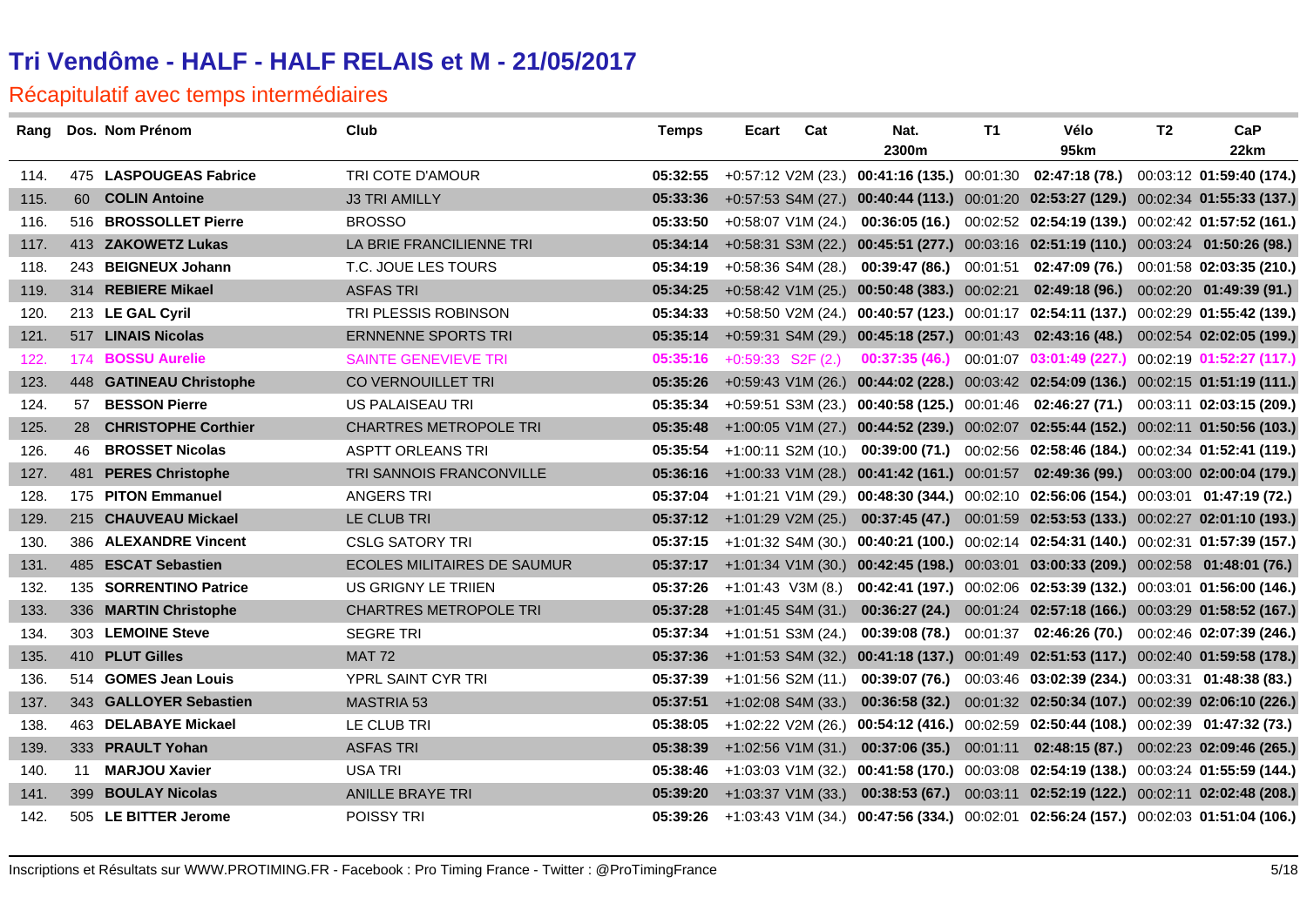|      | Rang Dos. Nom Prénom    | Club                          | <b>Temps</b> | Ecart | Cat                          | Nat.                                                                                          | T1       | Vélo                                                             | T2       | CaP                      |
|------|-------------------------|-------------------------------|--------------|-------|------------------------------|-----------------------------------------------------------------------------------------------|----------|------------------------------------------------------------------|----------|--------------------------|
|      |                         |                               |              |       |                              | 2300m                                                                                         |          | <b>95km</b>                                                      |          | 22km                     |
| 143. | 114 GRISELAIN Eric      | TRI CLUB LIEVIN               | 05:39:36     |       |                              | +1:03:53 V3M (9.) 00:50:45 (382.) 00:03:16 02:53:36 (131.) 00:02:47 01:49:14 (86.)            |          |                                                                  |          |                          |
| 144. | 75 LESAGE Ludovic       | <b>USA TRI</b>                | 05:39:44     |       |                              | $+1:04:01$ V1M (35.) 00:43:47 (223.) 00:02:24 03:00:13 (203.) 00:02:59 01:50:23 (96.)         |          |                                                                  |          |                          |
| 145. | 349 BONNEAU Eric        | <b>TOBESPORT</b>              |              |       |                              | 05:39:45 +1:04:02 V2M (27.) 00:44:47 (236.) 00:02:19 02:59:47 (199.) 00:08:18 01:44:36 (58.)  |          |                                                                  |          |                          |
| 146. | 477 THEAUD Mikael       | TRI COTE D'AMOUR              | 05:39:51     |       |                              | +1:04:08 V2M (28.) 00:47:09 (310.) 00:01:59 02:50:06 (102.) 00:02:51 01:57:48 (160.)          |          |                                                                  |          |                          |
| 147. | 238 DROISIER Gwenn      | TRI DUNOIS 28                 |              |       |                              | $05:39:54$ +1:04:11 V1F (1.) 00:42:38 (194.)                                                  | 00:02:42 | 03:08:14 (300.)                                                  | 00:02:33 | 01:43:49(52)             |
| 148. | 194 DELUBAC Nicolas     | <b>RSSC TRI</b>               |              |       |                              | 05:40:11 +1:04:28 S4M (34.) 00:38:59 (70.) 00:02:23 02:55:49 (153.) 00:02:39 02:00:24 (181.)  |          |                                                                  |          |                          |
| 149. | 301 GEAN Marie          | US PALAISEAU TRI              |              |       |                              | $05:40:14$ +1:04:31 S4F (1.) 00:42:32 (188.)                                                  | 00:01:43 | 02:58:50 (185.)                                                  |          | 00:02:21 01:54:51 (133.) |
| 150. | 447 MERLET Stephane     | LE POIRE SUR VIE VENDEE TRI   |              |       |                              | 05:40:37 +1:04:54 V2M (29.) 00:41:45 (164.) 00:02:48 02:57:28 (168.) 00:03:15 01:55:22 (136.) |          |                                                                  |          |                          |
| 151. | 455 VIGER Eric          | <b>VAL DE REUIL TRIATHLON</b> | 05:40:48     |       |                              | +1:05:05 V3M (10.) 00:36:51 (31.) 00:01:09 02:52:09 (118.) 00:02:47 02:07:54 (249.)           |          |                                                                  |          |                          |
| 152. | 157 CHAZARENC Remi      | <b>CHESSY TRI</b>             |              |       |                              | 05:41:03 +1:05:20 V2M (30.) 00:41:57 (169.) 00:02:43 02:50:32 (105.) 00:03:20 02:02:32 (204.) |          |                                                                  |          |                          |
| 153. | 182 PETIT Daniel        | SAINTE GENEVIEVE TRI          |              |       |                              | 05:41:14 +1:05:31 V4M (3.) 00:41:43 (162.) 00:02:38 03:05:01 (265.) 00:03:38 01:48:16 (79.)   |          |                                                                  |          |                          |
| 154. | 191 DUTHUILLE Sebastien | <b>ISSY TRI</b>               |              |       |                              | 05:41:27 +1:05:44 V2M (31.) 00:40:14 (94.) 00:02:48 03:02:48 (236.) 00:03:14 01:52:25 (116.)  |          |                                                                  |          |                          |
| 155. | 56 ZUCCHERO Aurelien    | <b>VALENCIENNES TRI</b>       |              |       |                              | 05:41:28 +1:05:45 S4M (35.) 00:40:35 (111.) 00:03:15 02:54:46 (145.) 00:03:13 01:59:41 (175.) |          |                                                                  |          |                          |
| 156. | 390 ROBERT Quentin      | <b>ANSA</b>                   | 05:41:29     |       |                              | +1:05:46 S2M (12.) 00:45:01 (248.) 00:01:53 03:06:47 (289.) 00:02:11 01:45:38 (63.)           |          |                                                                  |          |                          |
| 157. | 162 LUNEAU Jerome       | <b>RSSC TRIATLHON</b>         |              |       |                              | 05:41:42 +1:05:59 V1M (36.) 00:50:31 (380.) 00:02:56 02:55:33 (149.) 00:02:48 01:49:55 (94.)  |          |                                                                  |          |                          |
| 158. | 453 CANCIANI Bruno      | CHESSY TRI VAL D'EUROPE       |              |       |                              | 05:42:06 +1:06:23 V4M (4.) 00:43:23 (216.) 00:02:13 02:44:49 (58.) 00:03:18 02:08:26 (254.)   |          |                                                                  |          |                          |
| 159. | 109 DUBRAY Michael      | LES TRITONS CONDEENS          |              |       |                              | 05:42:09 +1:06:26 V2M (32.) 00:46:07 (285.) 00:02:27 03:00:34 (210.) 00:02:25 01:50:39 (100.) |          |                                                                  |          |                          |
| 160. | 142 BOUGARD Julien      | <b>ENDURANCE 72 TRI</b>       |              |       |                              | 05:42:52 +1:07:09 S3M (25.) 00:48:56 (348.) 00:02:23 02:58:15 (176.) 00:03:50 01:49:30 (87.)  |          |                                                                  |          |                          |
| 161. | 257 BLANCHARD Herve     | NATURE SPORT ATTITUDE         |              |       |                              | 05:43:26 +1:07:43 V3M (11.) 00:40:25 (103.) 00:02:45 03:01:46 (226.) 00:02:41 01:55:51 (141.) |          |                                                                  |          |                          |
| 162. | 136 AUBLE Vincent       | <b>COURBEVOIE TRI</b>         |              |       |                              | 05:43:33 +1:07:50 S1M (2.) 00:42:36 (192.) 00:01:50 02:58:21 (178.) 00:02:18 01:58:29 (164.)  |          |                                                                  |          |                          |
| 163. | 503 DOSSO Etienne       | <b>MAT 72</b>                 | 05:43:49     |       |                              | +1:08:06 S3M (26.) 00:41:40 (160.) 00:02:44 03:03:23 (248.) 00:01:53 01:54:12 (129.)          |          |                                                                  |          |                          |
| 164. | 500 LUCAS Vincent       | <b>LES LIONS TRI</b>          |              |       | $05:44:16$ +1:08:33 V4M (5.) |                                                                                               |          | 00:37:27 (44.) 00:02:33 03:04:53 (264.) 00:03:33 01:55:52 (142.) |          |                          |
| 165. | 195 MEYER Benedicte     | <b>POISSY TRI</b>             |              |       |                              | $05:44:28$ +1:08:45 V2F (1.) 00:40:46 (116.)                                                  | 00:01:25 | 02:47:50(83.)                                                    |          | 00:02:11 02:12:18 (283.) |
| 166. | 418 HARIVEL Mathieu     | SAINT-LO TRI                  |              |       |                              | 05:44:40 +1:08:57 S3M (27.) 00:42:49 (203.) 00:03:36 02:58:55 (189.) 00:02:43 01:56:39 (149.) |          |                                                                  |          |                          |
| 167. | 330 CUGUILLERE Stephane | <b>BOURGES TRI</b>            |              |       |                              | 05:44:48 +1:09:05 V2M (33.) 00:44:36 (232.) 00:01:54 02:43:27 (49.) 00:02:16 02:12:38 (287.)  |          |                                                                  |          |                          |
| 168. | 280 PERRICHON Fabrice   | <b>BOURGES TRI</b>            |              |       |                              | 05:44:48 +1:09:05 V3M (12.) 00:42:02 (176.) 00:01:13 02:58:22 (179.) 00:02:23 02:00:50 (187.) |          |                                                                  |          |                          |
| 169. | 533 VAILLANT Michel     | LES HERBIERS VENDEE TRI       |              |       |                              | 05:45:01 +1:09:18 V2M (34.) 00:46:52 (301.) 00:02:21 02:59:08 (192.) 00:02:23 01:54:19 (131.) |          |                                                                  |          |                          |
| 170. | 113 FONTAINE Emmanuel   | TRI CLUB LIEVIN               |              |       |                              | 05:45:09 +1:09:26 V1M (37.) 00:46:58 (304.) 00:02:56 02:47:31 (80.) 00:02:57 02:04:48 (218.)  |          |                                                                  |          |                          |
| 171. | 473 KACEHNOURA Djedjiga | <b>RMA TRI PARIS</b>          |              |       |                              | 05:45:10 +1:09:27 S4F (2.) 00:46:21 (291.) 00:02:15                                           |          | 03:05:13 (268.)                                                  | 00:02:56 | 01:48:27(81)             |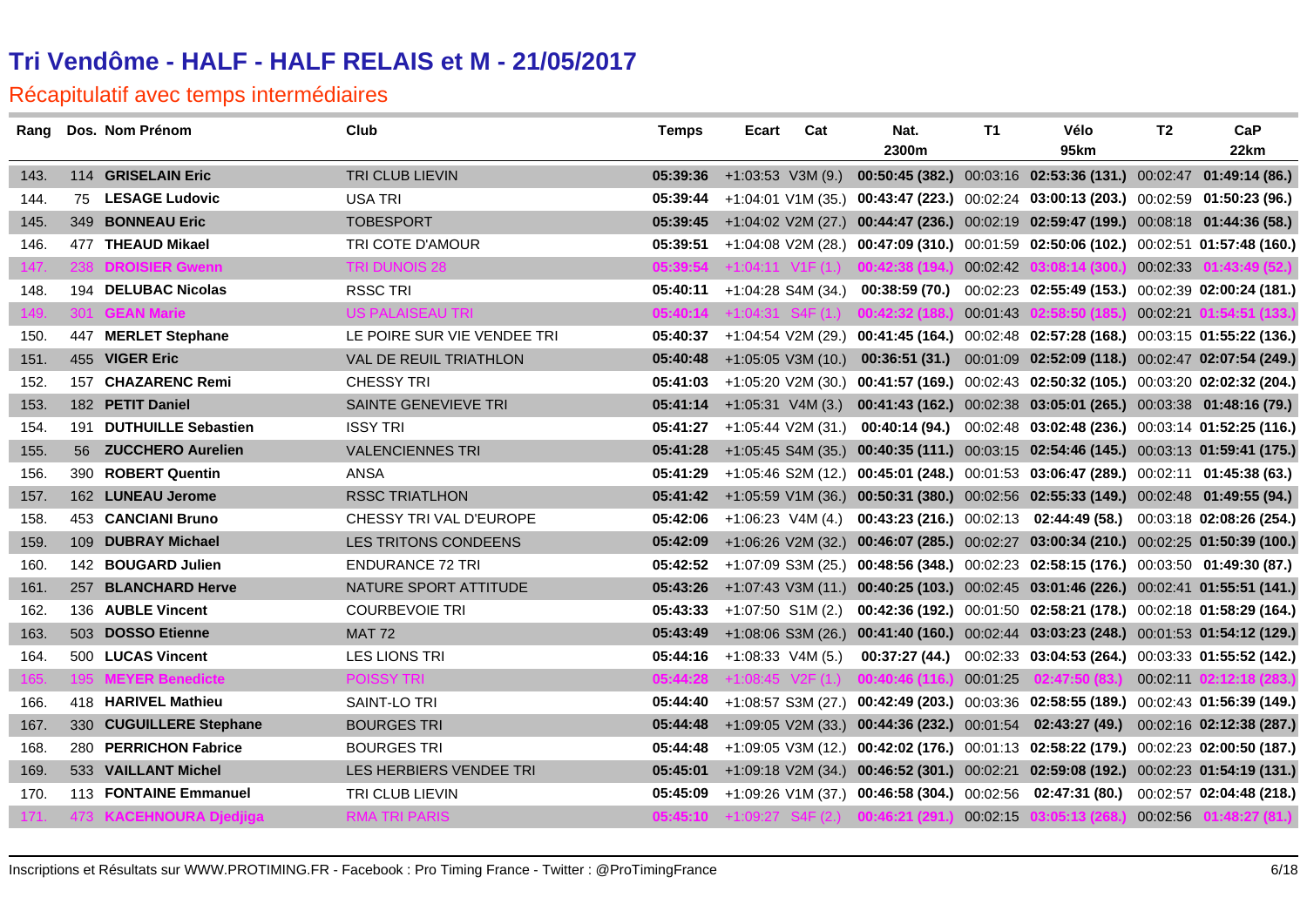|      | Rang Dos. Nom Prénom       | Club                                                                                                                              | <b>Temps</b> | Ecart | Cat | Nat.  | T1 | Vélo                                                                                          | T <sub>2</sub> | CaP  |
|------|----------------------------|-----------------------------------------------------------------------------------------------------------------------------------|--------------|-------|-----|-------|----|-----------------------------------------------------------------------------------------------|----------------|------|
|      |                            |                                                                                                                                   |              |       |     | 2300m |    | 95km                                                                                          |                | 22km |
| 172. | 203 HOULBERT Charles       | <b>MAT 72</b>                                                                                                                     |              |       |     |       |    | 05:45:13 +1:09:30 S3M (28.) 00:46:20 (290.) 00:02:36 02:59:27 (195.) 00:02:09 01:54:43 (132.) |                |      |
| 173. | 241 THIERY Benoit          | TRI DUNOIS 28                                                                                                                     |              |       |     |       |    | 05:45:36 +1:09:53 V1M (38.) 00:47:28 (322.) 00:03:49 02:57:02 (161.) 00:03:02 01:54:17 (130.) |                |      |
| 174. | 437 TRICHET Celine         | <b>NEVERS TRI</b>                                                                                                                 | 05:45:44     |       |     |       |    | +1:10:01 V1F (2.) 00:41:32 (152.) 00:02:02 02:58:46 (183.) 00:02:23 02:01:02 (190.)           |                |      |
| 175. | 512 FOUSSIER Nicolas       | <b>SABLE TRI</b>                                                                                                                  | 05:45:51     |       |     |       |    | +1:10:08 S4M (36.) 00:39:16 (81.) 00:03:34 02:52:46 (127.) 00:02:57 02:07:20 (240.)           |                |      |
| 176. | 124 PINIER Cyril           | <b>TRI CLUB LIEVIN</b>                                                                                                            |              |       |     |       |    | 05:46:09 +1:10:26 V1M (39.) 00:42:37 (193.) 00:01:51 02:58:44 (182.) 00:02:38 02:00:21 (180.) |                |      |
| 177. | 45 GIRARD Julien           | <b>LILLE TRI</b>                                                                                                                  |              |       |     |       |    | 05:46:19 +1:10:36 V1M (40.) 00:40:33 (110.) 00:02:43 02:58:15 (175.) 00:07:24 01:57:25 (156.) |                |      |
| 178. | 184 KOHNER Olivier         | <b>ANGERS TRI</b>                                                                                                                 |              |       |     |       |    | 05:46:28 +1:10:45 V2M (35.) 00:43:24 (217.) 00:02:15 03:03:20 (245.) 00:02:30 01:55:01 (135.) |                |      |
| 179. | 20 JOLLY Nico              | <b>VINEUIL TRI</b>                                                                                                                |              |       |     |       |    | 05:46:56 +1:11:13 S3M (29.) 00:47:17 (313.) 00:01:57 02:49:19 (97.) 00:02:07 02:06:18 (229.)  |                |      |
| 180. | 465 DORE Pierre            | DAUPHINS DE SCEAUX & BOURG LA REINE 05:47:00 +1:11:17 S4M (37.) 00:44:27 (230.) 00:04:08 02:56:41 (160.) 00:03:37 01:58:08 (163.) |              |       |     |       |    |                                                                                               |                |      |
| 181. | 148 NONY Thomas            | <b>VINEUIL SPORT TRI</b>                                                                                                          |              |       |     |       |    | 05:47:07 +1:11:24 S3M (30.) 00:49:22 (361.) 00:01:34 02:52:32 (125.) 00:01:49 02:01:52 (197.) |                |      |
| 182. | 495 CORDIER Maxime         | <b>CHAMPIGNY</b>                                                                                                                  |              |       |     |       |    | 05:47:40 +1:11:57 S4M (38.) 00:39:06 (74.) 00:03:37 02:54:45 (144.) 00:09:36 02:00:38 (186.)  |                |      |
| 183. | 313 NERE Stephane          | <b>ASFAS TRI</b>                                                                                                                  |              |       |     |       |    | 05:48:00 +1:12:17 V2M (36.) 00:41:10 (132.) 00:02:08 03:01:06 (218.) 00:03:01 02:00:36 (185.) |                |      |
| 184. | 8 SAPINHO David            | <b>CSAKB</b>                                                                                                                      |              |       |     |       |    | 05:48:07 +1:12:24 V1M (41.) 00:49:05 (350.) 00:02:04 02:57:03 (163.) 00:02:40 01:57:17 (154.) |                |      |
| 185. | 42 FATIN Patrick           | <b>CYCLABLE TOURS</b>                                                                                                             |              |       |     |       |    | 05:48:27 +1:12:44 V2M (37.) 00:53:00 (410.) 00:03:52 02:47:37 (82.) 00:04:51 01:59:08 (171.)  |                |      |
| 186. | 181 JEANDESBOZ Sebastien   |                                                                                                                                   |              |       |     |       |    | 05:48:42 +1:12:59 V1M (42.) 00:47:21 (316.) 00:03:28 03:01:05 (217.) 00:02:41 01:54:09 (128.) |                |      |
| 187. | 199 NARI Olivier           | AS CORBEIL ESSONNES TRI                                                                                                           |              |       |     |       |    | 05:48:42 +1:12:59 S4M (39.) 00:45:48 (273.) 00:02:37 03:00:52 (215.) 00:02:40 01:56:47 (151.) |                |      |
| 188. | 220 FANDEUR Remy           | <b>RSSCTRI</b>                                                                                                                    |              |       |     |       |    | 06:49:11 +1:13:28 S2M (13.) 00:49:47 (372.) 00:02:25 02:50:13 (103.) 00:02:39 02:04:09 (214.) |                |      |
| 189. | 141 GENETAY Jean Philippe  | <b>RSSCTRI</b>                                                                                                                    |              |       |     |       |    | 05:49:20 +1:13:37 V1M (43.) 00:41:15 (134.) 00:01:11 02:47:59 (85.) 00:02:14 02:16:43 (319.)  |                |      |
| 190. | 540 BURETTE David          |                                                                                                                                   |              |       |     |       |    | 05:49:29 +1:13:46 V1M (44.) 00:45:37 (269.) 00:02:26 03:09:47 (311.) 00:07:15 01:44:25 (56.)  |                |      |
| 191. | 258 BREY Damien            | <b>TRIATH CLUB ETAMPOIS</b>                                                                                                       |              |       |     |       |    | 05:50:04 +1:14:21 V1M (45.) 00:41:17 (136.) 00:01:10 02:52:10 (119.) 00:02:24 02:13:05 (293.) |                |      |
| 192. | 462 TISSOT Jean Marie      | <b>BLT</b>                                                                                                                        |              |       |     |       |    | 05:50:32 +1:14:49 S3M (31.) 00:45:22 (259.) 00:01:40 02:52:46 (128.) 00:02:39 02:08:07 (251.) |                |      |
| 193. | 383 SWIATKIEWIEZ Richard   | <b>TCJ</b>                                                                                                                        |              |       |     |       |    | 05:51:00 +1:15:17 V1M (46.) 00:40:18 (97.) 00:02:34 02:45:50 (64.) 00:02:12 02:20:08 (343.)   |                |      |
| 194. | 40 LAUNEAU Ludovic         | <b>RSSC TRI</b>                                                                                                                   |              |       |     |       |    | 05:51:03 +1:15:20 V1M (47.) 00:42:47 (200.) 00:02:20 03:04:04 (254.) 00:03:00 01:58:54 (168.) |                |      |
| 195. | 346 VERDIER Laurent        | ASCC RAMBOUILLET OLYMPIQUE                                                                                                        |              |       |     |       |    | 05:51:26 +1:15:43 V2M (38.) 00:45:39 (270.) 00:02:25 02:54:04 (135.) 00:02:46 02:06:33 (232.) |                |      |
| 196. | 461 DROUIN David           | TRI ATTITUDE 41                                                                                                                   |              |       |     |       |    | 05:51:38 +1:15:55 V1M (48.) 00:41:24 (143.) 00:02:36 03:04:18 (255.) 00:02:30 02:00:52 (189.) |                |      |
| 197. | 144 MORISSET Ludovic       | <b>TOBESPORT</b>                                                                                                                  |              |       |     |       |    | 05:51:46 +1:16:03 S4M (40.) 00:40:55 (120.) 00:02:09 02:57:56 (171.) 00:03:04 02:07:44 (248.) |                |      |
| 198. | 18 VOISIN Nicolas          | <b>ISSY TRI</b>                                                                                                                   |              |       |     |       |    | 05:51:54 +1:16:11 S2M (14.) 00:40:26 (105.) 00:01:35 03:02:49 (237.) 00:02:14 02:04:52 (219.) |                |      |
| 199. | 67 RUBY Christophe         | <b>CHARTRES METROPOLE TRI</b>                                                                                                     |              |       |     |       |    | 05:51:57 +1:16:14 V2M (39.) 00:44:57 (242.) 00:03:54 03:05:04 (266.) 00:04:09 01:53:55 (126.) |                |      |
| 200. | 127 THEBAULT Jean Baptiste | <b>LES TRITONS CONDEENS</b>                                                                                                       |              |       |     |       |    | 05:52:10 +1:16:27 V1M (49.) 00:42:01 (175.) 00:03:19 02:55:12 (147.) 00:02:45 02:08:53 (257.) |                |      |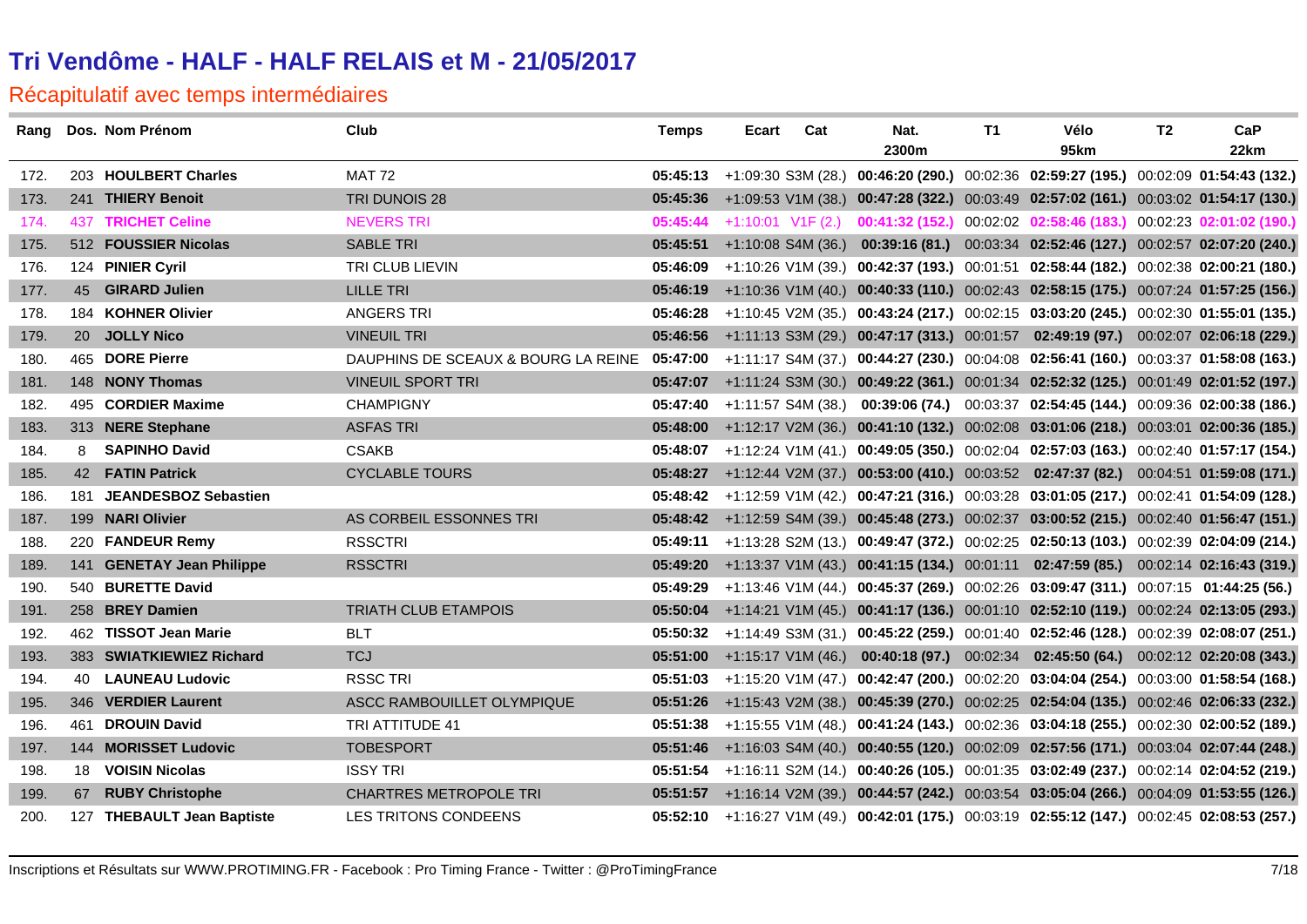|      | Rang Dos. Nom Prénom    | Club                           | <b>Temps</b> | Ecart | Cat                           | Nat.  | T1 | Vélo                                                                                                      | T <sub>2</sub> | CaP  |
|------|-------------------------|--------------------------------|--------------|-------|-------------------------------|-------|----|-----------------------------------------------------------------------------------------------------------|----------------|------|
|      |                         |                                |              |       |                               | 2300m |    | 95km                                                                                                      |                | 22km |
| 201. | 125 PLISSON Roland      | TRI CLUB LIEVIN                |              |       |                               |       |    | 05:53:12 +1:17:29 V1M (50.) 00:52:44 (406.) 00:02:29 02:58:40 (181.) 00:02:38 01:56:44 (150.)             |                |      |
| 202. | 538 COQUIN Marc Antoine |                                |              |       |                               |       |    | 05:53:34 +1:17:51 S3M (32.) 00:36:43 (29.) 00:02:01 02:55:19 (148.) 00:02:52 02:16:41 (318.)              |                |      |
| 203. | 332 BATEL Walter        | <b>MEUDON TRI</b>              |              |       |                               |       |    | 05:53:41 +1:17:58 V2M (40.) 00:45:49 (274.) 00:02:13 02:56:12 (155.) 00:02:57 02:06:32 (231.)             |                |      |
| 204. | 26 GEORGES Cyril        | <b>CSAKB</b>                   |              |       |                               |       |    | 05:54:03 +1:18:20 V1M (51.) 00:44:17 (229.) 00:02:25 03:01:29 (222.) 00:02:13 02:03:41 (211.)             |                |      |
| 205. | 218 CHAVIGNY Nicolas    | <b>VINEUIL SPORT TRI</b>       |              |       |                               |       |    | 05:54:32 +1:18:49 V2M (41.) 00:45:02 (250.) 00:03:22 02:53:30 (130.) 00:02:28 02:10:12 (270.)             |                |      |
| 206. | 293 DURAND Sebastien    |                                |              |       |                               |       |    | 05:54:47 +1:19:04 S4M (41.) 00:50:42 (381.) 00:04:51 02:58:57 (190.) 00:03:40 01:56:39 (148.)             |                |      |
| 207. | 532 POUILLOT Ronald     | OTC45                          |              |       |                               |       |    | 05:55:02 +1:19:19 V1M (52.) 00:42:55 (207.) 00:02:26 03:00:13 (204.) 00:02:38 02:06:52 (235.)             |                |      |
| 208. | 112 DRAUX Pascal        | TRI CLUB LIEVIN                |              |       |                               |       |    | 05:55:13 +1:19:30 V4M (6.) 00:46:28 (294.) 00:03:56 03:11:08 (319.) 00:03:52 01:49:52 (93.)               |                |      |
| 209. | 329 PRUVOST Nicolas     | <b>SKWAL ATHLON</b>            |              |       |                               |       |    | 05:55:28 +1:19:45 S3M (33.) 00:45:50 (276.) 00:02:40 03:02:31 (232.) 00:02:23 02:02:05 (200.)             |                |      |
| 210. | 323 DELAFOY Thierry     | <b>ASFAS TRI</b>               |              |       |                               |       |    | 05:55:37 +1:19:54 V4M (7.) 00:41:32 (151.) 00:01:31 02:53:59 (134.) 00:03:01 02:15:35 (310.)              |                |      |
| 211. | 528 PIGEON Olivier      |                                |              |       |                               |       |    | 05:55:53 +1:20:10 S4M (42.) 00:42:05 (178.) 00:02:10 03:23:50 (392.) 00:02:37 01:45:12 (60.)              |                |      |
| 212. | 93 GUEMARD Christophe   | LES SABLES VENDEE TRI          |              |       |                               |       |    | 05:56:21 +1:20:38 V3M (13.) 00:42:10 (181.) 00:01:47 02:56:24 (158.) 00:03:26 02:12:35 (286.)             |                |      |
| 213. | 246 LUDOVIC Le Noxaic   | TRI DUNOIS 28                  |              |       |                               |       |    | 05:56:25 +1:20:42 V1M (53.) 00:42:19 (183.) 00:03:47 02:56:22 (156.) 00:03:25 02:10:33 (274.)             |                |      |
| 214. | 327 BLONDEAU Frederic   | SAINT LAURENT NOUAN TRI        |              |       |                               |       |    | 05:56:26 +1:20:43 V2M (42.) 00:45:26 (262.) 00:01:40 02:59:08 (193.) 00:02:32 02:07:41 (247.)             |                |      |
| 215. | 92 SICEAUX Bertrand     | LES SABLES VENDEE TRI          |              |       |                               |       |    | 05:56:41 +1:20:58 V1M (54.) 00:47:05 (308.) 00:01:49 03:01:33 (223.) 00:02:32 02:03:43 (212.)             |                |      |
| 216. | 471 NAEYE Xavier        | <b>DSBR</b>                    |              |       |                               |       |    | 06:56:57 +1:21:14 V2M (43.) 00:42:59 (210.) 00:02:23 03:03:54 (251.) 00:08:53 01:58:50 (166.)             |                |      |
| 217. | 377 BOUR Claude         | <b>TRISPORT SARREGUEMINES</b>  |              |       |                               |       |    | 05:57:10 +1:21:27 V3M (14.) 00:42:24 (185.) 00:01:39 03:14:16 (340.) 00:03:05 01:55:48 (140.)             |                |      |
| 218. | 116 KONARSKI Marine     | <b>TRI CLUB LIEVIN</b>         |              |       |                               |       |    | $0.05:57:13$ $+1:21:30$ $S2F(3)$ $0.01:47:38(327)$ $0.01:50$ $0.3:04:22(257)$ $0.002:49$ $0.2:00:36(184)$ |                |      |
| 219. | 129 SAUTELET Denis      | TRI CLUB LIEVIN                |              |       |                               |       |    | 05:57:14 +1:21:31 V2M (44.) 00:52:14 (397.) 00:01:34 03:04:40 (262.) 00:02:50 01:55:58 (143.)             |                |      |
| 220. | 118 NICOLAS Xavier      | LES TRITONS CONDEENS           |              |       |                               |       |    | 05:57:25 +1:21:42 V1M (55.) 00:40:15 (95.) 00:03:10 02:54:41 (143.) 00:02:27 02:16:54 (322.)              |                |      |
| 221. | 396 GUIMARD Denis       | TRI COTE D'AMOUR               |              |       | $05:57:47$ +1:22:04 V3M (15.) |       |    | 00:39:19 (82.) 00:02:40 02:59:42 (197.) 00:03:01 02:13:07 (294.)                                          |                |      |
| 222. | 508 POUVREAU Thomas     | <b>POISSY TRI</b>              |              |       | $05:58:03 +1:22:20$ S3M (34.) |       |    | 00:34:50 (8.) 00:02:06 03:07:07 (291.) 00:02:21 02:11:41 (280.)                                           |                |      |
| 223. | 289 BITTNER Pierre      |                                |              |       |                               |       |    | 05:58:16 +1:22:33 V1M (56.) 00:46:06 (284.) 00:02:33 02:58:03 (174.) 00:03:10 02:08:25 (253.)             |                |      |
| 224. | 506 HACAN Antonin       | <b>BOURGES TRI</b>             |              |       |                               |       |    | 05:58:24 +1:22:41 S2M (15.) 00:46:56 (302.) 00:02:42 03:18:33 (367.) 00:02:29 01:47:46 (74.)              |                |      |
| 225. | 274 BERNARD Christophe  | <b>VALENCE TRIATLHON</b>       |              |       |                               |       |    | 05:58:27 +1:22:44 V1M (57.) 00:41:25 (145.) 00:02:42 03:10:54 (318.) 00:02:25 02:01:03 (191.)             |                |      |
| 226. | 478 VIOT Anthony        | <b>ENDURANCE 72 TRI</b>        |              |       |                               |       |    | 05:58:53 +1:23:10 V2M (45.) 00:43:38 (222.) 00:03:00 03:01:44 (225.) 00:08:26 02:02:07 (201.)             |                |      |
| 227. | 479 BORGET Florian      |                                |              |       |                               |       |    | 05:59:04 +1:23:21 S2M (16.) 00:41:31 (150.) 00:03:05 03:06:41 (287.) 00:02:53 02:04:56 (221.)             |                |      |
| 228. | 51 RENOU Laurent        | DAUPHINS SCEAUX BOURG LA REINE |              |       |                               |       |    | 05:59:18 +1:23:35 V2M (46.) 00:44:40 (233.) 00:03:58 03:05:14 (269.) 00:03:27 02:02:02 (198.)             |                |      |
| 229. | 365 MOREL Loic          | <b>TOBESPORT</b>               |              |       |                               |       |    | 05:59:27 +1:23:44 S3M (35.) 00:49:06 (351.) 00:04:07 03:03:29 (249.) 00:03:14 01:59:32 (173.)             |                |      |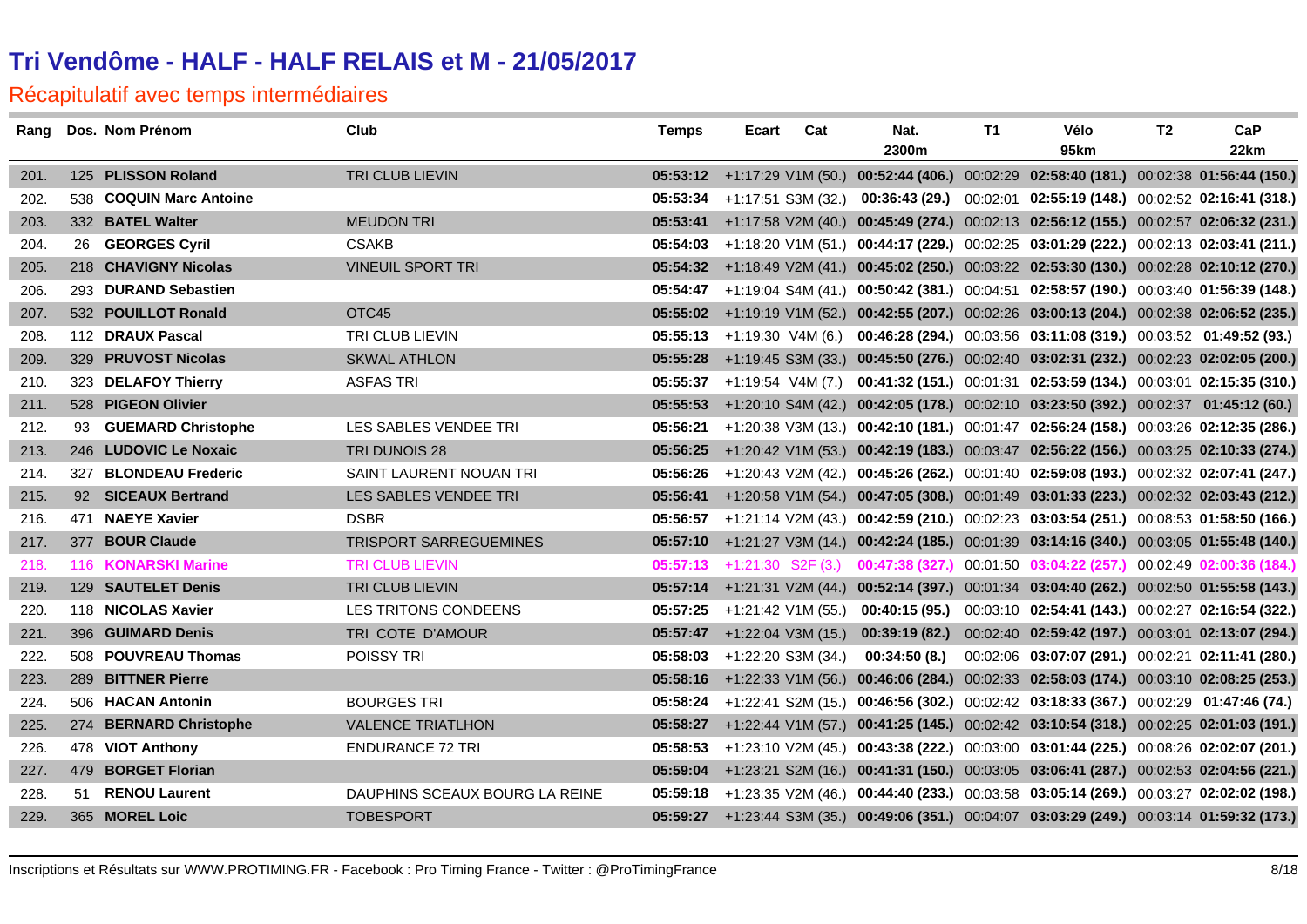|      | Rang Dos. Nom Prénom     | Club                         | <b>Temps</b> | Ecart                             | Cat                           | Nat.                                                | T1 | Vélo                                                                                          | T <sub>2</sub> | CaP  |
|------|--------------------------|------------------------------|--------------|-----------------------------------|-------------------------------|-----------------------------------------------------|----|-----------------------------------------------------------------------------------------------|----------------|------|
|      |                          |                              |              |                                   |                               | 2300m                                               |    | 95km                                                                                          |                | 22km |
| 230. | 468 DEBLAIZE Christophe  | POMPIERS TRI 78 ASSPY        |              |                                   |                               |                                                     |    | 05:59:31 +1:23:48 V1M (58.) 00:51:47 (391.) 00:02:28 02:52:22 (124.) 00:03:16 02:09:39 (264.) |                |      |
| 231. | 284 GUYONVARCH Reginald  | TRI COTE D AMOUR             |              |                                   |                               |                                                     |    | 05:59:32 +1:23:49 V2M (47.) 00:47:32 (324.) 00:05:13 02:59:44 (198.) 00:04:39 02:02:26 (202.) |                |      |
| 232. | 273 LAZAROWICZ Laurent   | <b>TRIATH CLUB ETAMPOIS</b>  |              |                                   |                               |                                                     |    | 05:59:48 +1:24:05 V2M (48.) 00:39:54 (89.) 00:03:57 03:00:19 (207.) 00:05:40 02:09:59 (267.)  |                |      |
| 233. | 496 FRANCOIS Willy       | <b>CHAMPIGNY</b>             |              |                                   |                               |                                                     |    | 06:00:31 +1:24:48 V1M (59.) 00:44:56 (241.) 00:01:57 03:02:59 (238.) 00:03:14 02:07:27 (241.) |                |      |
| 234. | 431 CHAMPENOIS Nicolas   | LMA TRI 45                   |              |                                   |                               |                                                     |    | 06:00:48 +1:25:05 S4M (43.) 00:44:57 (244.) 00:03:27 03:10:54 (317.) 00:03:48 01:57:44 (159.) |                |      |
| 235. | 202 MARCHAL Jerome       | LES RAINETTES DU PAYS D AUGE |              |                                   |                               |                                                     |    | 06:01:04 +1:25:21 V1M (60.) 00:43:53 (225.) 00:02:06 02:59:56 (201.) 00:02:20 02:12:52 (290.) |                |      |
| 236. | 400 GRIFFON Joel         | YPRL SAINT CYR TRI           | 06:01:29     |                                   |                               |                                                     |    | +1:25:46 V5M (1.) 00:51:43 (390.) 00:02:19 03:06:25 (282.) 00:03:25 01:57:40 (158.)           |                |      |
| 237. | 348 CHHENG Nirane        |                              |              |                                   |                               |                                                     |    | 06:01:37 +1:25:54 V1M (61.) 00:45:00 (246.) 00:03:29 03:02:37 (233.) 00:03:31 02:07:02 (237.) |                |      |
| 238. | 143 DEBIEVRE Dominique   | TRI ATTITUDE41               | 06:01:57     |                                   | +1:26:14 V4M (8.)             |                                                     |    | 00:39:20 (83.) 00:02:17 02:58:02 (172.) 00:02:54 02:19:26 (340.)                              |                |      |
| 239. | 95 BOIRAL Yves           | T.C. JOUE LES TOURS          |              |                                   |                               |                                                     |    | 06:01:59 +1:26:16 V2M (49.) 00:42:04 (177.) 00:01:29 02:57:06 (165.) 00:03:39 02:17:43 (327.) |                |      |
| 240. | 123 MASQUELEIN Gabriel   | <b>TRI CLUB LIEVIN</b>       |              |                                   |                               |                                                     |    | 06:02:04 +1:26:21 V1M (62.) 00:47:19 (314.) 00:03:26 03:06:35 (283.) 00:03:26 02:01:21 (195.) |                |      |
| 241. | 171 LOUVEAU Nicolas      | LES SABLES VENDEE TRI        |              |                                   |                               |                                                     |    | 06:02:22 +1:26:39 V3M (16.) 00:45:24 (261.) 00:02:14 03:05:22 (271.) 00:03:13 02:06:10 (227.) |                |      |
| 242. | 493 ZILBERSTEIN Luca     | <b>CHAMPIGNY</b>             |              |                                   |                               |                                                     |    | 06:02:30 +1:26:47 V1M (63.) 00:46:45 (300.) 00:01:51 03:03:22 (247.) 00:02:28 02:08:05 (250.) |                |      |
| 243. | 328 NABAT Yvan           | MASTRIA53                    |              | <b>06:02:47</b> +1:27:04 V4M (9.) |                               |                                                     |    | 00:40:07 (91.) 00:02:31 03:03:20 (246.) 00:03:27 02:13:24 (297.)                              |                |      |
| 244. | 137 PARAT Gatien         | USGNOUATRE TRI               |              |                                   |                               |                                                     |    | 06:03:02 +1:27:19 S3M (36.) 00:52:00 (394.) 00:02:06 03:06:49 (290.) 00:02:18 01:59:51 (177.) |                |      |
| 245. | 77 GENEST Pierre         |                              |              |                                   |                               |                                                     |    | 06:03:10 +1:27:27 S4M (44.) 00:37:53 (50.) 00:06:27 03:00:35 (211.) 00:08:49 02:09:29 (263.)  |                |      |
| 246. | 310 LOY Stephan          | <b>ASFAS TRI</b>             |              |                                   |                               |                                                     |    | 06:03:27 +1:27:44 V3M (17.) 00:36:20 (23.) 00:02:46 03:14:42 (346.) 00:03:48 02:05:54 (225.)  |                |      |
| 247. | 321 DURAND Jean Francois | <b>ASFAS TRI</b>             |              |                                   |                               |                                                     |    | 06:03:27 +1:27:44 V4M (10.) 00:43:21 (215.) 00:01:05 03:05:49 (278.) 00:03:09 02:10:05 (269.) |                |      |
| 248. | 242 POLVE Denis          | TRI DUNOIS 28                | 06:03:51     |                                   |                               |                                                     |    | +1:28:08 V2M (50.) 00:43:19 (214.) 00:02:05 02:59:24 (194.) 00:02:43 02:16:23 (317.)          |                |      |
| 249. | 282 VILAIN Lydia         | <b>BOURGES TRI</b>           |              |                                   |                               | 06:04:38 +1:28:55 V1F (3.) 00:47:54 (332.) 00:03:00 |    | 03:03:18 (243.) 00:02:59 02:07:28 (242.)                                                      |                |      |
| 250. | 300 GALLOT Gilles        | <b>ISSY TRI</b>              | 06:04:58     |                                   |                               |                                                     |    | +1:29:15 V4M (11.) 00:47:56 (335.) 00:02:15 03:03:55 (252.) 00:03:25 02:07:29 (243.)          |                |      |
| 251. | 190 PATIN Stephane       | <b>ISSY TRI</b>              |              |                                   |                               |                                                     |    | 06:05:00 +1:29:17 V4M (12.) 00:40:46 (115.) 00:03:10 03:07:29 (293.) 00:03:34 02:10:03 (268.) |                |      |
| 252. | 432 NICOLAS Pascal       | LES HERBIERS VENDEE TRI      |              |                                   |                               |                                                     |    | 06:05:12 +1:29:29 V3M (18.) 00:43:11 (213.) 00:02:17 03:08:46 (305.) 00:03:22 02:07:37 (244.) |                |      |
| 253. | 283 PLASSAIS Xavier      | TRI COTE D'AMOUR             |              |                                   |                               |                                                     |    | 06:05:19 +1:29:36 V3M (19.) 00:51:31 (388.) 00:04:51 03:09:33 (309.) 00:03:04 01:56:22 (147.) |                |      |
| 254. | 44 GUISSET Francois      | <b>NACRE TRI</b>             | 06:05:29     |                                   |                               |                                                     |    | +1:29:46 V1M (64.) 00:41:39 (158.) 00:04:21 03:08:20 (302.) 00:04:56 02:06:16 (228.)          |                |      |
| 255. | 189 BARRE Thierry        | <b>VSF TRI</b>               |              |                                   |                               |                                                     |    | 06:05:40 +1:29:57 V2M (51.) 00:44:40 (234.) 00:02:25 03:16:40 (358.) 00:02:58 01:58:59 (169.) |                |      |
| 256. | 133 VABOIS Mathieu       | TRI CLUB LIEVIN              |              |                                   |                               |                                                     |    | 06:05:54 +1:30:11 S4M (45.) 00:47:20 (315.) 00:02:21 03:04:36 (261.) 00:02:13 02:09:26 (262.) |                |      |
| 257. | 147 MARCHAND Jonathan    | T.C. JOUE LES TOURS          |              |                                   |                               |                                                     |    | 06:06:03 +1:30:20 V1M (65.) 00:50:03 (376.) 00:01:31 03:12:48 (333.) 00:02:36 01:59:07 (170.) |                |      |
| 258. | 342 LE MEUR Jeremy       | <b>CO VERNOUILLET</b>        |              |                                   | $06:06:43$ +1:31:00 S3M (37.) |                                                     |    | 00:31:23 (3.) 00:01:11 03:02:10 (230.) 00:02:31 02:29:29 (379.)                               |                |      |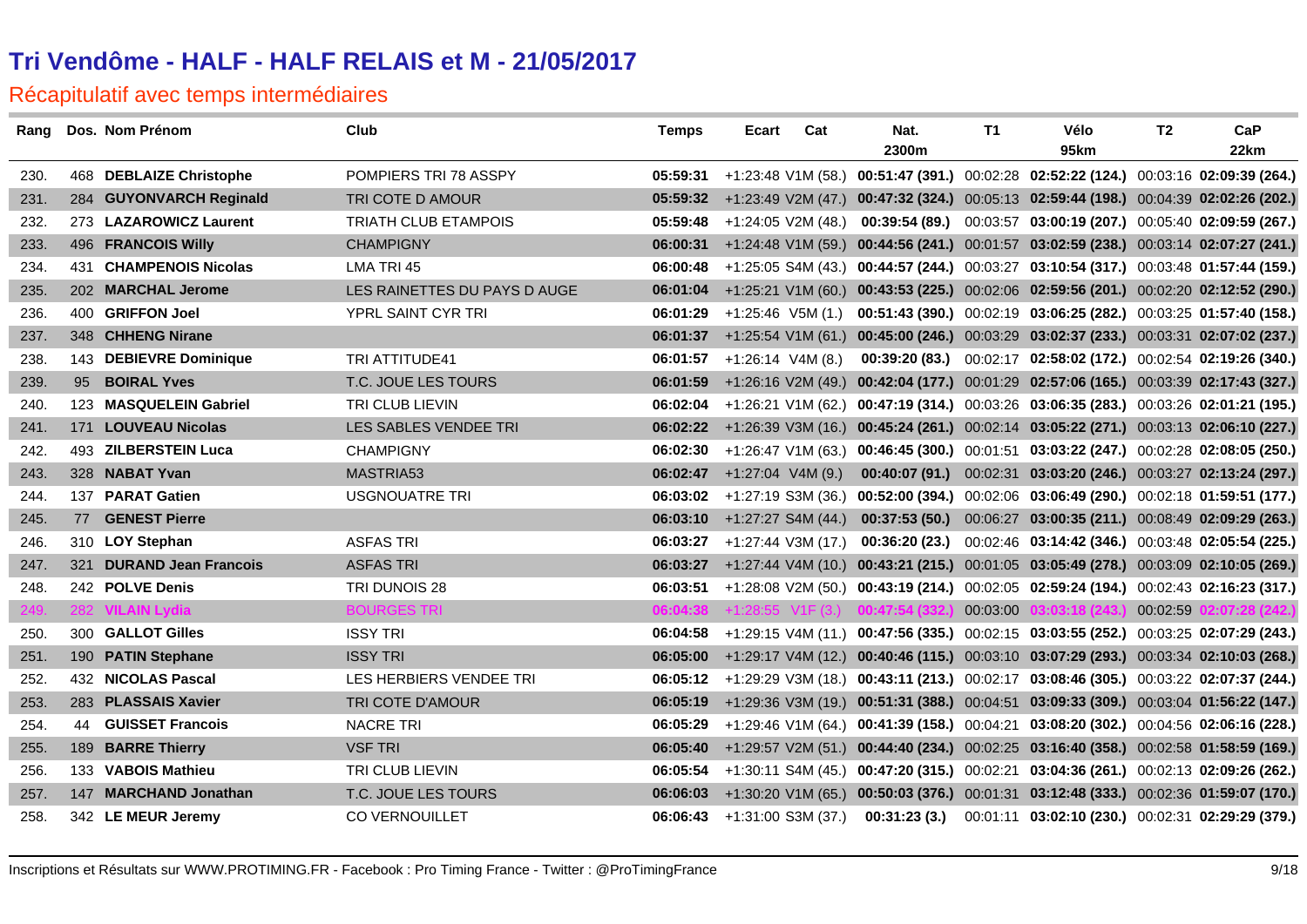|      |    | Rang Dos. Nom Prénom   | Club                       | <b>Temps</b> | Ecart | Cat | Nat.  | T1 | Vélo                                                                                          | T <sub>2</sub> | CaP  |
|------|----|------------------------|----------------------------|--------------|-------|-----|-------|----|-----------------------------------------------------------------------------------------------|----------------|------|
|      |    |                        |                            |              |       |     | 2300m |    | 95km                                                                                          |                | 22km |
| 259. |    | 338 PRACHT Steve       | <b>VERSAILLES TRI</b>      |              |       |     |       |    | 06:06:49 +1:31:06 S3M (38.) 00:52:24 (402.) 00:03:01 03:09:24 (308.) 00:02:52 01:59:10 (172.) |                |      |
| 260. | 99 | <b>PETITEAU Serge</b>  | <b>VERSAILLES TRI</b>      |              |       |     |       |    | 06:06:49 +1:31:06 V3M (20.) 00:47:22 (318.) 00:02:03 03:05:24 (272.) 00:02:48 02:09:14 (259.) |                |      |
| 261. |    | 520 CAVELLEC Emmanuel  | TRI CLUB NANTAIS           |              |       |     |       |    | 06:06:51 +1:31:08 V2M (52.) 00:45:00 (247.) 00:03:21 03:12:47 (332.) 00:03:07 02:02:38 (205.) |                |      |
| 262. |    | 86 DEROCHE Antoine     |                            |              |       |     |       |    | 06:07:18 +1:31:35 S4M (46.) 00:46:43 (299.) 00:03:29 03:03:19 (244.) 00:03:33 02:10:16 (271.) |                |      |
| 263. |    | 341 THILLOUX Medhy     | <b>ASFAS TRI</b>           |              |       |     |       |    | 06:07:54 +1:32:11 S3M (39.) 00:36:30 (26.) 00:01:54 03:12:00 (324.) 00:02:45 02:14:47 (305.)  |                |      |
| 264. | 9  | <b>BALANDRAUD Eric</b> | <b>CSAKB</b>               |              |       |     |       |    | 06:07:56 +1:32:13 V1M (66.) 00:36:45 (30.) 00:02:12 03:08:12 (299.) 00:03:20 02:17:29 (324.)  |                |      |
| 265. |    | 325 DENIS Brice        | <b>ASFAS TRI</b>           |              |       |     |       |    | 06:07:59 +1:32:16 V1M (67.) 00:42:01 (174.) 00:01:27 03:00:17 (206.) 00:03:18 02:20:58 (349.) |                |      |
| 266. |    | 340 ROUSSEL Benoit     | T.C. JOUE LES TOURS        |              |       |     |       |    | 06:08:07 +1:32:24 V4M (13.) 00:47:54 (331.) 00:02:38 03:02:22 (231.) 00:03:49 02:11:27 (275.) |                |      |
| 267. |    | 54 VERITE Julien       | V ATHLON - VILLEJUIF TRI   |              |       |     |       |    | 06:08:18 +1:32:35 S4M (47.) 00:41:30 (149.) 00:04:07 03:17:41 (364.) 00:02:16 02:02:46 (207.) |                |      |
| 268. |    | 172 GOETZ Stephane     | ASPTT ANGERS               |              |       |     |       |    | 06:08:23 +1:32:40 S4M (48.) 00:40:52 (119.) 00:02:33 03:05:55 (280.) 00:05:47 02:13:18 (296.) |                |      |
| 269. |    | 165 RIVIERE Philippe   | <b>ASPTT ANGERS</b>        |              |       |     |       |    | 06:08:23 +1:32:40 V3M (21.) 00:54:02 (415.) 00:02:24 02:55:36 (150.) 00:03:06 02:13:18 (295.) |                |      |
| 270. |    | 76 DEPLAIS Fabien      | T.C. JOUE LES TOURS        |              |       |     |       |    | 06:08:28 +1:32:45 V1M (68.) 00:42:07 (179.) 00:01:58 03:06:24 (281.) 00:02:53 02:15:07 (307.) |                |      |
| 271. |    | 58 LIMBERT Dominique   | TRI CLUB DE CHATEAUROUX 36 |              |       |     |       |    | 06:08:37 +1:32:54 V3M (22.) 00:38:25 (60.) 00:02:51 03:12:31 (330.) 00:04:31 02:10:21 (272.)  |                |      |
| 272. |    | 53 CADEAU Eric         | TRI CLUB CHATEAUROUX 36    | 06:08:58     |       |     |       |    | +1:33:15 V3M (23.) 00:48:26 (343.) 00:02:09 03:08:14 (301.) 00:04:18 02:05:53 (224.)          |                |      |
| 273. |    | 513 BOIGEAUD Nicolas   | <b>VIERZON</b>             |              |       |     |       |    | 06:09:01 +1:33:18 V2M (53.) 00:47:40 (328.) 00:04:18 02:57:03 (162.) 00:05:31 02:14:31 (302.) |                |      |
| 274. |    | 13 HARISPE Eric        | ANGLET FRANCE TRI          |              |       |     |       |    | 06:09:33 +1:33:50 S4M (49.) 00:46:38 (298.) 00:02:25 03:04:48 (263.) 00:02:51 02:12:54 (291.) |                |      |
| 275. |    | 422 JOUSSE Olivier     | MAT72                      |              |       |     |       |    | 06:10:35 +1:34:52 V1M (69.) 00:49:36 (366.) 00:03:22 03:11:59 (323.) 00:04:21 02:01:21 (194.) |                |      |
| 276. |    | 531 THIBODOT Philippe  | <b>US GRIGNY</b>           |              |       |     |       |    | 06:10:47 +1:35:04 V4M (14.) 00:42:39 (195.) 00:02:03 03:00:31 (208.) 00:03:46 02:21:51 (354.) |                |      |
| 277. |    | 111 DELBARRE Frederic  | TRI CLUB LIEVIN            |              |       |     |       |    | 06:10:50 +1:35:07 V1M (70.) 00:46:00 (280.) 00:02:32 03:06:47 (288.) 00:02:51 02:12:42 (288.) |                |      |
| 278. |    | 128 ROMARY Remy        | TRI CLUB LIEVIN            |              |       |     |       |    | 06:10:51 +1:35:08 V1M (71.) 00:52:32 (405.) 00:03:03 03:01:01 (216.) 00:02:47 02:11:29 (276.) |                |      |
| 279. |    | 519 FAURE Bernard      | ASCC RAMBOUILLET OLYMPIQUE |              |       |     |       |    | 06:10:51 +1:35:08 V2M (54.) 00:45:36 (267.) 00:04:43 03:15:27 (349.) 00:03:45 02:01:23 (196.) |                |      |
| 280. |    | 156 JILBERT Alex       | <b>ISSY TRI</b>            |              |       |     |       |    | 06:10:54 +1:35:11 V1M (72.) 00:47:00 (306.) 00:03:24 03:07:44 (295.) 00:03:29 02:09:18 (261.) |                |      |
| 281. |    | 430 MEUNIER Francois   |                            |              |       |     |       |    | 06:11:14 +1:35:31 V2M (55.) 00:45:32 (265.) 00:02:09 03:15:34 (350.) 00:02:53 02:05:09 (222.) |                |      |
| 282. |    | 149 BETTI Nicolas      | <b>VINEUIL SPORT TRI</b>   |              |       |     |       |    | 06:11:16 +1:35:33 S3M (40.) 00:48:03 (337.) 00:02:47 03:01:38 (224.) 00:02:58 02:15:52 (313.) |                |      |
| 283. |    | 523 LAMOUR Pascal      | <b>BREST TRI</b>           |              |       |     |       |    | 06:11:19 +1:35:36 S3M (41.) 00:47:28 (321.) 00:02:41 02:56:29 (159.) 00:03:56 02:20:46 (348.) |                |      |
| 284. |    | 33 LAURENT Guillaume   | <b>COURBEVOIE TRI</b>      |              |       |     |       |    | 06:11:33 +1:35:50 S4M (50.) 00:46:58 (303.) 00:04:18 03:07:56 (297.) 00:05:13 02:07:09 (239.) |                |      |
| 285. |    | 32 MARTINEZ Fabrice    | <b>WILD TEAM TRI</b>       |              |       |     |       |    | 06:11:33 +1:35:50 V2M (56.) 00:43:35 (221.) 00:06:16 03:21:38 (384.) 00:05:08 01:54:58 (134.) |                |      |
| 286. |    | 276 JUGUET Benoit      | 353 TRI CLUB VITRE         |              |       |     |       |    | 06:11:35 +1:35:52 V3M (24.) 00:45:14 (254.) 00:02:44 02:58:54 (188.) 00:02:41 02:22:03 (355.) |                |      |
| 287. |    | 64 GRASSIEN Antoine    | <b>TRI ATTITUDE 41</b>     |              |       |     |       |    | 06:11:57 +1:36:14 V1M (73.) 00:41:45 (163.) 00:02:04 03:13:14 (336.) 00:03:15 02:11:40 (279.) |                |      |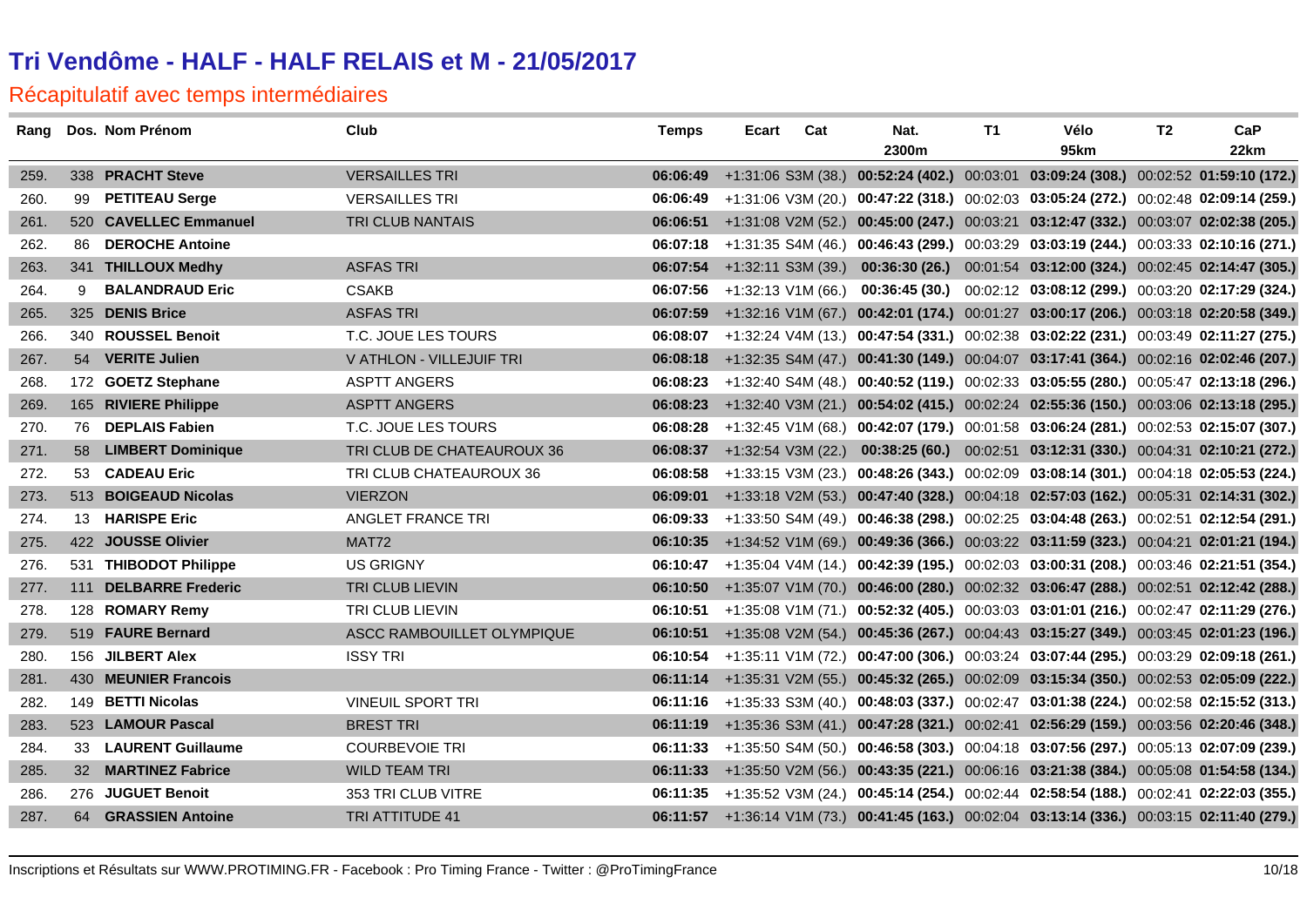|      | Rang Dos. Nom Prénom        | Club                        | <b>Temps</b> | Ecart                         | Cat | Nat.                                                                                          | T1       | Vélo                                                             | T2 | CaP  |
|------|-----------------------------|-----------------------------|--------------|-------------------------------|-----|-----------------------------------------------------------------------------------------------|----------|------------------------------------------------------------------|----|------|
|      |                             |                             |              |                               |     | 2300m                                                                                         |          | 95km                                                             |    | 22km |
| 288. | 381 BOUVIER MARTIN Olivier  | MAT72                       |              |                               |     | 06:11:58 +1:36:15 V1M (74.) 00:46:04 (283.) 00:02:55 03:05:20 (270.) 00:03:09 02:14:31 (303.) |          |                                                                  |    |      |
| 289. | 487 PIGNON Charles Pierre   | <b>CHAMPIGNY</b>            |              |                               |     | 06:12:33 +1:36:50 S4M (51.) 00:43:50 (224.) 00:02:58 03:20:40 (380.) 00:02:37 02:02:31 (203.) |          |                                                                  |    |      |
| 290. | 391 QUESNE Marc             | TRI ATTITUDE 41             |              |                               |     | 06:12:59 +1:37:16 V3M (25.) 00:44:54 (240.) 00:01:35 02:57:49 (170.) 00:03:23 02:25:21 (364.) |          |                                                                  |    |      |
| 291. | 424 PARC Pierre             | <b>ORLEANS TRI CLUB 45</b>  |              |                               |     | 06:13:35 +1:37:52 V1M (75.) 00:54:20 (417.) 00:05:29 03:13:08 (335.) 00:03:52 01:56:49 (152.) |          |                                                                  |    |      |
| 292. | 530 BERTH Cedric            | <b>DRANCY TRI</b>           |              |                               |     | 06:13:43 +1:38:00 S4M (52.) 00:42:40 (196.) 00:02:52 03:08:34 (303.) 00:04:07 02:15:33 (309.) |          |                                                                  |    |      |
| 293. | 480 CHAUDRON Clement        | YPRL SAINT CYR TRI          |              |                               |     | 06:14:08 +1:38:25 V1M (76.) 00:46:30 (296.) 00:02:46 03:06:37 (286.) 00:03:09 02:15:07 (308.) |          |                                                                  |    |      |
| 294. | 97 BACQUER Yves             | <b>VELIZY TRI</b>           |              |                               |     | 06:14:12 +1:38:29 V3M (26.) 00:53:45 (414.) 00:02:49 03:00:48 (214.) 00:03:27 02:13:25 (298.) |          |                                                                  |    |      |
| 295. | 438 VANDER CRUYSSEN Antoine | <b>BRIVE LIMOUSIN TRI</b>   |              |                               |     | 06:14:21 +1:38:38 V1M (77.) 00:42:00 (171.) 00:03:01 03:07:49 (296.) 00:03:31 02:18:02 (331.) |          |                                                                  |    |      |
| 296. | 207 BILLARD Jean Marie      | 353 TRI CLUB                |              |                               |     | 06:14:55 +1:39:12 V1M (78.) 00:40:28 (106.) 00:02:16 03:06:35 (284.) 00:02:36 02:23:01 (358.) |          |                                                                  |    |      |
| 297. | 249 MEDARD Murielle         | <b>TRIATH CLUB ETAMPOIS</b> |              |                               |     | $06:14:59$ +1:39:16 S4F (3.) 00:49:26 (365.)                                                  |          | 00:02:11 03:12:13 (327.) 00:02:27 02:08:44 (256.)                |    |      |
| 298. | 38 VERVELLE Laurent         | <b>CHESSY TRI</b>           |              |                               |     | 06:15:00 +1:39:17 V2M (57.) 00:45:41 (271.) 00:03:55 02:59:05 (191.) 00:05:44 02:20:38 (346.) |          |                                                                  |    |      |
| 299. | 98 VIGER Marion             | <b>CYT 91</b>               |              |                               |     | $06:15:01$ +1:39:18 S2F (4.) 00:39:11 (80.)                                                   | 00:02:28 | 03:10:04 (314.) 00:03:09 02:20:11 (344.)                         |    |      |
| 300. | 470 GREGOIRE Benjamin       | <b>ASFAS TRI</b>            |              |                               |     | 06:15:26 +1:39:43 S4M (53.) 00:46:16 (289.) 00:02:13 03:05:42 (275.) 00:03:27 02:17:50 (329.) |          |                                                                  |    |      |
| 301. | 104 GOURDIN Thomas          | <b>VALENCIENNES TRI</b>     | 06:15:41     |                               |     | +1:39:58 S4M (54.) 00:41:36 (154.) 00:03:55 02:58:52 (187.) 00:05:37 02:25:42 (368.)          |          |                                                                  |    |      |
| 302. | 397 HENAULT Thierry         |                             |              |                               |     | 06:15:43 +1:40:00 V2M (58.) 00:51:03 (384.) 00:03:01 03:04:28 (259.) 00:02:49 02:14:24 (301.) |          |                                                                  |    |      |
| 303. | 504 COUTURE Gregory         |                             |              |                               |     | 06:15:56 +1:40:13 S4M (55.) 00:46:26 (293.) 00:02:14 03:09:49 (312.) 00:02:35 02:14:55 (306.) |          |                                                                  |    |      |
| 304. | 68 LABARRE Jerome           |                             |              |                               |     | 06:15:58 +1:40:15 S4M (56.) 00:48:51 (346.) 00:06:49 03:11:15 (320.) 00:04:27 02:04:38 (217.) |          |                                                                  |    |      |
| 305. | 352 BOUE Patrick            | <b>TRI CHINON</b>           |              |                               |     | 06:16:05 +1:40:22 V2M (59.) 00:45:49 (275.) 00:02:11 03:05:48 (277.) 00:03:06 02:19:12 (339.) |          |                                                                  |    |      |
| 306. | 368 THIAULT Michael         | <b>ANGERS TRI</b>           |              |                               |     | 06:16:12 +1:40:29 V1M (79.) 00:42:57 (209.) 00:02:23 02:59:51 (200.) 00:03:12 02:27:52 (377.) |          |                                                                  |    |      |
| 307. | 419 SAVOYINI Jean Paul      | <b>TOS TRI</b>              |              |                               |     | 06:16:32 +1:40:49 V3M (27.) 00:46:09 (286.) 00:02:13 03:05:12 (267.) 00:02:21 02:20:40 (347.) |          |                                                                  |    |      |
| 308. | 166 LE ROUZIC Gilles        | OTC45                       |              | $06:16:36$ +1:40:53 S4M (57.) |     |                                                                                               |          | 00:40:19 (98.) 00:03:03 03:16:45 (359.) 00:04:11 02:12:20 (284.) |    |      |
| 309. | 247 CHAMPEAU Didier         | <b>COV TRI</b>              |              |                               |     | 06:16:37 +1:40:54 V2M (60.) 00:49:13 (356.) 00:02:35 03:05:43 (276.) 00:03:06 02:16:02 (315.) |          |                                                                  |    |      |
| 310. | 87 DI GENNARO Giulio        | TRITEAM SAINT GERMAIN       |              |                               |     | 06:16:52 +1:41:09 S4M (58.) 00:49:37 (367.) 00:03:15 03:14:41 (345.) 00:04:01 02:05:21 (223.) |          |                                                                  |    |      |
| 311. | 427 MICHEL Charles Henry    | <b>WILD TEAM TRI</b>        |              |                               |     | 06:17:05 +1:41:22 V1M (80.) 00:39:38 (85.) 00:05:14 03:14:21 (341.) 00:05:29 02:12:26 (285.)  |          |                                                                  |    |      |
| 312. | 122 LOFFICIAL Olivier       | TRI CLUB LIEVIN             |              |                               |     | 06:17:10 +1:41:27 V1M (81.) 00:40:23 (101.) 00:02:51 03:12:06 (326.) 00:02:46 02:19:06 (338.) |          |                                                                  |    |      |
| 313. | 41 AUBERTIN Yannick         | T.C. JOUE LES TOURS         |              |                               |     | 06:17:32 +1:41:49 S2M (17.) 00:41:48 (165.) 00:03:48 03:11:21 (321.) 00:03:30 02:17:07 (323.) |          |                                                                  |    |      |
| 314. | 291 DELORME Patrick         | <b>BOURGES TRI</b>          |              |                               |     | 06:17:42 +1:41:59 V2M (61.) 00:39:06 (75.) 00:02:57 03:07:29 (294.) 00:03:24 02:24:48 (362.)  |          |                                                                  |    |      |
| 315. | 234 DOLBEAU Sebastien Emile | SAS TRI 37                  |              |                               |     | 06:17:47 +1:42:04 V1M (82.) 00:40:59 (126.) 00:03:20 03:03:39 (250.) 00:03:07 02:26:45 (372.) |          |                                                                  |    |      |
| 316. | 411 DAVID Dominique         | TRI ATLANTIQUE CARQUEFOU    |              |                               |     | 06:18:09 +1:42:26 V4M (15.) 00:42:34 (191.) 00:02:47 03:18:01 (366.) 00:03:13 02:11:36 (278.) |          |                                                                  |    |      |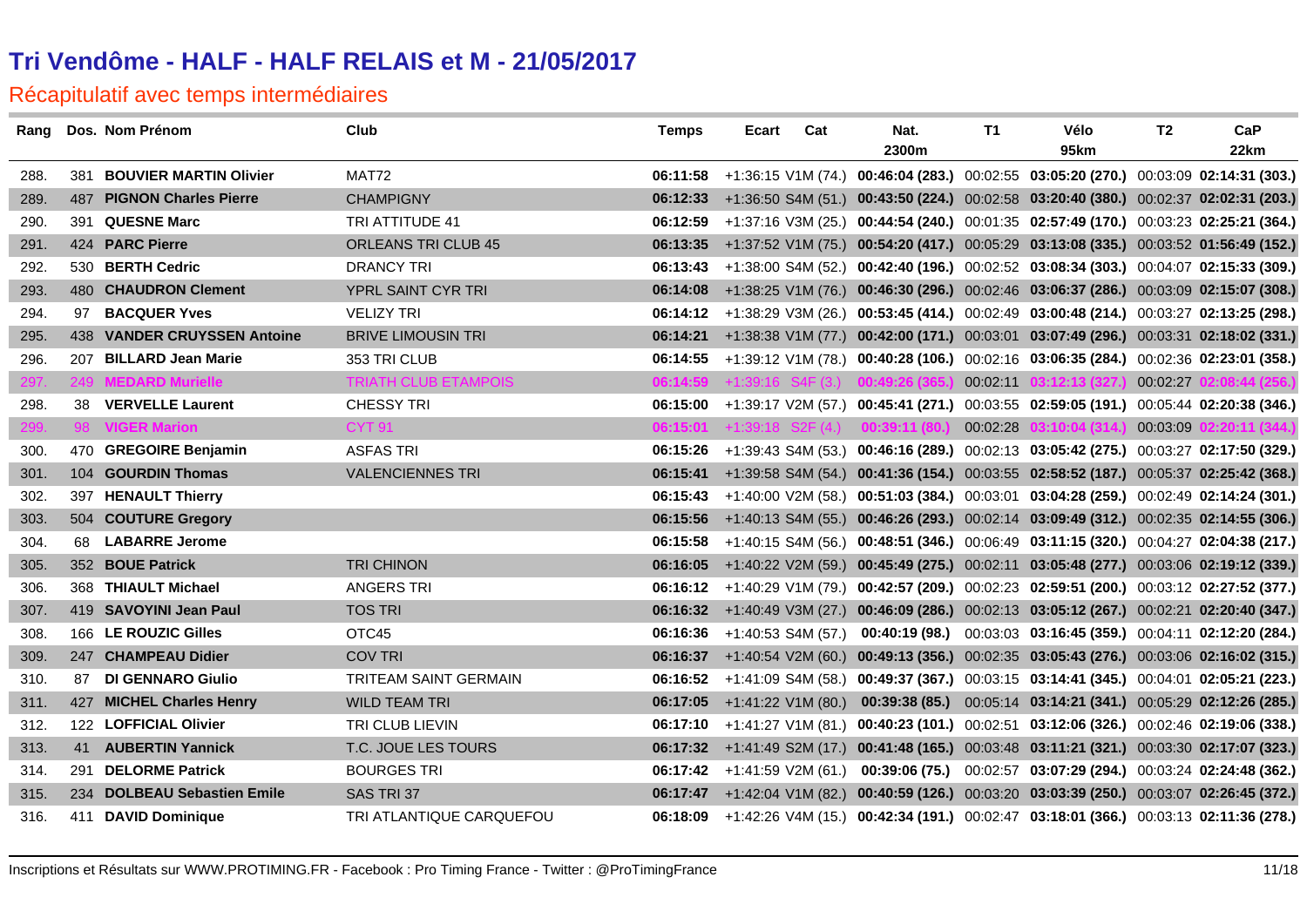|      | Rang Dos. Nom Prénom        | Club                        | <b>Temps</b> | Ecart | Cat | Nat.                                         | T1 | Vélo                                                                                          | T2 | CaP                      |
|------|-----------------------------|-----------------------------|--------------|-------|-----|----------------------------------------------|----|-----------------------------------------------------------------------------------------------|----|--------------------------|
|      |                             |                             |              |       |     | 2300m                                        |    | 95km                                                                                          |    | 22km                     |
| 317. | 244 PRUDHOMME Thomas        | <b>CNP TRI</b>              |              |       |     |                                              |    | 06:18:17 +1:42:34 S4M (59.) 00:49:45 (371.) 00:04:05 03:19:54 (374.) 00:04:10 02:00:25 (182.) |    |                          |
| 318. | 429 ROY Arnaud              | ENTENTE SPORTIVE RENAULT    |              |       |     |                                              |    | 06:18:39 +1:42:56 V2M (62.) 00:44:49 (238.) 00:01:55 02:54:36 (141.) 00:03:09 02:34:12 (394.) |    |                          |
| 319. | 117 FEUVRIER Cyril          | LES TRITONS CONDEENS        |              |       |     |                                              |    | 06:18:49 +1:43:06 V1M (83.) 00:46:03 (281.) 00:02:30 03:04:03 (253.) 00:02:31 02:23:45 (359.) |    |                          |
| 320. | 228 FROMENT Jean            | AS GIEN NATATION            |              |       |     |                                              |    | 06:18:51 +1:43:08 V4M (16.) 00:45:46 (272.) 00:03:36 03:21:18 (383.) 00:03:22 02:04:52 (220.) |    |                          |
| 321. | 444 RENAULT Julien          | TRI ATTITUDE41              |              |       |     |                                              |    | 06:18:51 +1:43:08 S4M (60.) 00:38:48 (63.) 00:02:29 03:00:15 (205.) 00:02:51 02:34:30 (396.)  |    |                          |
| 322. | 345 MANAS Eric              | <b>ANGERS TRI</b>           |              |       |     |                                              |    | 06:19:24 +1:43:41 V2M (63.) 00:42:49 (201.) 00:02:51 03:04:26 (258.) 00:03:52 02:25:29 (365.) |    |                          |
| 323. | 286 HEIT Cecile             | <b>TCC</b>                  |              |       |     |                                              |    | 06:19:32 +1:43:49 S2F (5.) 00:49:12 (355.) 00:01:41 03:05:50 (279.) 00:03:23 02:19:27 (341.)  |    |                          |
| 324. | 219 GAUTRAIN Bruno          | <b>MASTRIA 53</b>           |              |       |     |                                              |    | 06:19:34 +1:43:51 V3M (28.) 00:52:25 (403.) 00:03:17 03:15:41 (351.) 00:03:53 02:04:21 (215.) |    |                          |
| 325. | 324 ENGELHARD Benoist       | <b>ASFAS TRI</b>            | 06:20:25     |       |     |                                              |    | +1:44:42 V2M (64.) 00:49:08 (352.) 00:01:49 03:13:20 (337.) 00:03:07 02:13:02 (292.)          |    |                          |
| 326. | 366 LEFEVRE Christophe      |                             |              |       |     |                                              |    | 06:20:27 +1:44:44 V2M (65.) 00:47:55 (333.) 00:04:00 03:15:52 (352.) 00:03:34 02:09:09 (258.) |    |                          |
| 327. | 35 DE MEYER Jurgen          | <b>DSBR</b>                 |              |       |     |                                              |    | 06:20:53 +1:45:10 V2M (66.) 00:46:21 (292.) 00:02:07 03:05:25 (273.) 00:02:46 02:24:17 (360.) |    |                          |
| 328. | 108 CHAPTAL Xavier          | LES TRITONS CONDEENS        |              |       |     |                                              |    | 06:21:09 +1:45:26 V4M (17.) 00:49:42 (370.) 00:03:03 02:58:24 (180.) 00:04:02 02:25:59 (369.) |    |                          |
| 329. | 230 THOMASSIN Denis         |                             |              |       |     |                                              |    | 06:21:32 +1:45:49 V3M (29.) 00:49:10 (354.) 00:02:46 03:04:21 (256.) 00:03:12 02:22:04 (356.) |    |                          |
| 330. | 376 COTELLA Romain          | <b>BOURGES TRI</b>          |              |       |     |                                              |    | 06:21:39 +1:45:56 S3M (42.) 00:41:26 (146.) 00:02:25 03:06:37 (285.) 00:14:24 02:16:50 (320.) |    |                          |
| 331. | 296 BRUNEAU Guillaume       | TRI ATTITUDE 41             |              |       |     |                                              |    | 06:22:42 +1:46:59 S3M (43.) 00:49:24 (362.) 00:03:00 03:12:42 (331.) 00:03:03 02:14:35 (304.) |    |                          |
| 332. | <b>497 SERENA Claire</b>    | <b>CHAMPIGNY</b>            |              |       |     |                                              |    | 06:23:15 +1:47:32 V2F (2.) 00:47:26 (319.) 00:03:02 03:08:05 (298.) 00:03:08 02:21:36 (352.)  |    |                          |
| 333. | 297 GORECKI Mickael         | <b>BEAUVAIS TRI</b>         |              |       |     |                                              |    | 06:23:22 +1:47:39 S3M (44.) 00:40:56 (121.) 00:02:23 03:03:12 (240.) 00:03:21 02:33:32 (391.) |    |                          |
| 334. | 290 THOREL Bruno            | TRI COTE D'AMOUR            |              |       |     |                                              |    | 06:23:24 +1:47:41 V3M (30.) 00:52:22 (400.) 00:06:02 03:13:57 (339.) 00:03:26 02:07:39 (245.) |    |                          |
| 335. | <b>469 DERMINEUR Gilles</b> | SAINTE GENEVIEVE TRI        |              |       |     |                                              |    | 06:23:30 +1:47:47 V2M (67.) 00:47:22 (317.) 00:03:00 03:19:00 (369.) 00:03:46 02:10:24 (273.) |    |                          |
| 336. | 378 PHILIPPE Sebastien      | TRI COTE D'AMOUR            |              |       |     |                                              |    | 06:23:48 +1:48:05 V2M (68.) 00:45:32 (266.) 00:03:02 03:09:08 (307.) 00:04:41 02:21:27 (351.) |    |                          |
| 337. | 231 MEGANCK Christophe      | <b>EVREUX AC TRI</b>        |              |       |     |                                              |    | 06:23:53 +1:48:10 V3M (31.) 00:48:41 (345.) 00:04:01 03:07:11 (292.) 00:03:27 02:20:35 (345.) |    |                          |
| 338. | 154 SIMON Francois          | <b>CSLG SATORY TRI</b>      |              |       |     |                                              |    | 06:23:55 +1:48:12 V2M (69.) 00:43:01 (211.) 00:03:18 03:16:50 (360.) 00:03:55 02:16:53 (321.) |    |                          |
| 339. | 441 CHESTI Dario            |                             |              |       |     |                                              |    | 06:24:00 +1:48:17 V2M (70.) 00:52:54 (409.) 00:04:28 03:04:31 (260.) 00:03:59 02:18:11 (334.) |    |                          |
| 340. | 451 PARDIEU Marc            | TRI PLISSIS ROBINSON        |              |       |     |                                              |    | 06:25:28 +1:49:45 V4M (18.) 00:45:12 (252.) 00:02:38 03:15:05 (348.) 00:05:00 02:17:35 (326.) |    |                          |
| 341. | 209 LEJEUNE Josephine       | <b>SAINTE GENEVIEVE TRI</b> |              |       |     | $06:25:48$ +1:50:05 V3F (1.) 00:45:59 (279.) |    | 00:04:44 03:21:54 (386.)                                                                      |    | 00:03:23 02:09:50 (266.) |
| 342. | 119 LELEUX Eddy             | <b>TRI CLUB LIEVIN</b>      |              |       |     |                                              |    | 06:25:50 +1:50:07 V2M (71.) 00:44:57 (243.) 00:02:14 03:05:35 (274.) 00:02:54 02:30:13 (380.) |    |                          |
| 343. | 466 DECOUSSE Jean Philippe  | <b>ANGERS TRI</b>           |              |       |     |                                              |    | 06:26:51 +1:51:08 V2M (72.) 00:45:17 (256.) 00:03:10 03:15:53 (353.) 00:04:22 02:18:11 (333.) |    |                          |
| 344. | 152 HEBERT Pascal           | TC JOUE-LES-TOURS           |              |       |     |                                              |    | 06:27:16 +1:51:33 V3M (32.) 00:44:45 (235.) 00:01:54 03:12:29 (329.) 00:02:35 02:25:35 (366.) |    |                          |
| 345. | 138 SIMON Philippe          | T.C. JOUE LES TOURS         |              |       |     |                                              |    | 06:27:16 +1:51:33 V1M (84.) 00:41:19 (138.) 00:01:27 03:02:00 (228.) 00:05:17 02:37:15 (404.) |    |                          |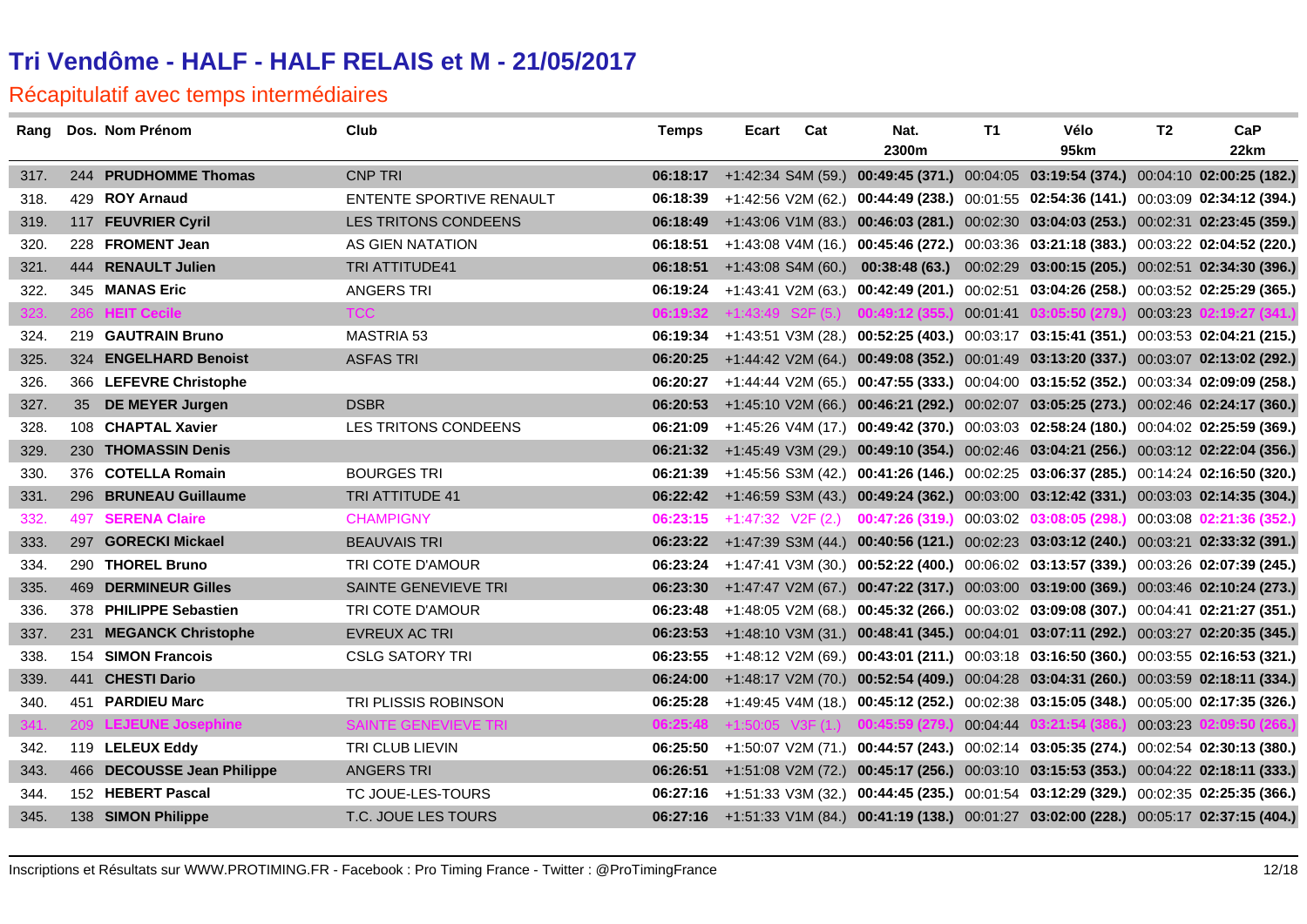|      | Rang Dos. Nom Prénom       | Club                          | <b>Temps</b> | Ecart | Cat | Nat.<br>2300m                                         | T1 | Vélo<br>95km                                                                                             | T2 | CaP<br>22km              |
|------|----------------------------|-------------------------------|--------------|-------|-----|-------------------------------------------------------|----|----------------------------------------------------------------------------------------------------------|----|--------------------------|
| 346. | 262 DESMET LAGREE Caroline | <b>TRIATH CLUB ETAMPOIS</b>   | 06:27:31     |       |     |                                                       |    | +1:51:48 V2F (3.) 00:50:21 (378.) 00:01:57 03:25:03 (395.) 00:03:13 02:07:00 (236.)                      |    |                          |
| 347. | 180 CHARPENTIER David      |                               |              |       |     |                                                       |    | 06:27:33 +1:51:50 V2M (73.) 00:49:57 (375.) 00:06:33 03:17:10 (363.) 00:07:30 02:06:24 (230.)            |    |                          |
| 348. | 12 DUVAL Josian            | <b>CHARTRES METROPOLE TRI</b> | 06:28:23     |       |     |                                                       |    | +1:52:40 S3M (45.) 00:50:24 (379.) 00:02:52 03:19:48 (373.) 00:03:51 02:11:30 (277.)                     |    |                          |
| 349. | 211 JEUFFRAULT Cyrille     |                               | 06:29:40     |       |     |                                                       |    | +1:53:57 V1M (85.) 00:54:47 (420.) 00:01:54 03:14:47 (347.) 00:02:30 02:15:44 (311.)                     |    |                          |
| 350. | 316 DOISNEAU Magali        | <b>ASFAS TRI</b>              | 06:30:09     |       |     |                                                       |    | +1:54:26 V1F (4.) 00:49:14 (357.) 00:01:38 03:16:33 (356.) 00:02:54 02:19:51 (342.)                      |    |                          |
| 351. | 359 METAYER Stephane       | SAINT HERBLAIN TRI            |              |       |     |                                                       |    | 06:30:18 +1:54:35 V1M (86.) 00:43:29 (219.) 00:01:40 03:14:39 (344.) 00:03:16 02:27:15 (373.)            |    |                          |
| 352. | 509 ZOUAKI Ahmed           | <b>TOSTRI</b>                 |              |       |     |                                                       |    | 06:30:25 +1:54:42 V5M (2.) 00:49:53 (373.) 00:04:43 03:22:41 (388.) 00:04:39 02:08:30 (255.)             |    |                          |
| 353. | 387 BONNIEZ Joel           | <b>CV MONTASTRUC</b>          |              |       |     |                                                       |    | 06:30:54 +1:55:11 S4M (61.) 00:52:47 (408.) 00:04:07 03:16:20 (355.) 00:03:34 02:14:08 (300.)            |    |                          |
| 354. | 69 VERRIERE Jacques        | LA FLECHE TRI                 |              |       |     |                                                       |    | 06:32:42 +1:56:59 V1M (87.) 00:52:45 (407.) 00:02:36 03:16:03 (354.) 00:03:20 02:17:59 (330.)            |    |                          |
| 355. | 515 GOMES Coralie          | YPRL SAINT CYR TRI            |              |       |     | $06:33:06$ +1:57:23 S2F (6.) 00:46:11 (287.) 00:03:50 |    | 03:29:55 (404.)                                                                                          |    | 00:03:57 02:09:15 (260.) |
| 356. | 39 VERON TOCQUET Emeric    | <b>RSSC TRI</b>               |              |       |     |                                                       |    | 06:33:24 +1:57:41 S2M (18.) 00:42:54 (205.) 00:02:50 03:09:00 (306.) 00:03:14 02:35:28 (399.)            |    |                          |
| 357. | 364 HUCHET Frederic        | MASTRIA53                     |              |       |     |                                                       |    | 06:33:30 +1:57:47 V2M (74.) 00:49:25 (363.) 00:01:58 03:14:28 (342.) 00:02:49 02:24:52 (363.)            |    |                          |
| 358. | 312 MORELLE Valerie        | <b>ASFAS TRI</b>              | 06:33:47     |       |     |                                                       |    | +1:58:04 V2F (4.) 00:45:04 (251.) 00:02:16 03:22:02 (387.) 00:03:24 02:21:04 (350.)                      |    |                          |
| 359. | 197 BONNIEZ Ludovic        |                               | 06:33:53     |       |     |                                                       |    | +1:58:10 V1M (88.) 00:58:06 (426.) 00:03:31 03:20:52 (382.) 00:03:09 02:08:18 (252.)                     |    |                          |
| 360. | 464 MELET Frederic         |                               |              |       |     |                                                       |    | 06:33:58 +1:58:15 V4M (19.) 00:51:57 (393.) 00:04:23 03:20:41 (381.) 00:05:11 02:11:49 (281.)            |    |                          |
| 361. | 216 PILOT Julien           |                               |              |       |     |                                                       |    | 06:34:30 +1:58:47 S4M (62.) 00:47:08 (309.) 00:02:48 03:17:09 (362.) 00:04:36 02:22:51 (357.)            |    |                          |
| 362. | 83 <b>GOFFROY Cecile</b>   | <b>CDSF</b>                   | 06:34:56     |       |     |                                                       |    | +1:59:13 S4F (4.) <b>00:45:21 (258.)</b> 00:02:14 <b>03:31:57 (409.)</b> 00:02:34 <b>02:12:52 (289.)</b> |    |                          |
| 363. | 398 LEGRAND Thierry        | <b>TRINOSAURE</b>             | 06:35:08     |       |     |                                                       |    | +1:59:25 V4M (20.) 00:48:51 (347.) 00:02:29 03:08:45 (304.) 00:03:09 02:31:56 (385.)                     |    |                          |
| 364. | 511 VELLIEUX Bertrand      |                               | 06:35:26     |       |     |                                                       |    | +1:59:43 V1M (89.) 00:48:02 (336.) 00:04:52 03:24:47 (394.) 00:03:53 02:13:54 (299.)                     |    |                          |
| 365. | 225 LEGER Franck           | AS GIEN NATATION SECTION TRI  | 06:35:43     |       |     |                                                       |    | +2:00:00 V3M (33.) 00:52:05 (395.) 00:03:24 03:24:42 (393.) 00:03:39 02:11:55 (282.)                     |    |                          |
| 366. | 353 DUPUY Eric             | ALENCON-TRI                   | 06:35:45     |       |     |                                                       |    | $+2:00:02$ V3M (34.) 00:47:15 (312.) 00:03:18 03:23:06 (390.) 00:04:01 02:18:08 (332.)                   |    |                          |
| 367. | 160 DABET Philippe         | <b>ORLEANS TRI CLUB</b>       |              |       |     |                                                       |    | 06:36:22 +2:00:39 V5M (3.) 00:45:17 (255.) 00:04:00 03:23:04 (389.) 00:05:19 02:18:44 (336.)             |    |                          |
| 368. | 161 LELOUP Jerome          | OTC 45                        | 06:36:25     |       |     |                                                       |    | +2:00:42 S4M (63.) 00:48:16 (341.) 00:04:46 03:14:36 (343.) 00:04:13 02:24:36 (361.)                     |    |                          |
| 369. | 177 TROADEC Yannick        | ORLEANS TRI CLUB 45           |              |       |     |                                                       |    | 06:36:27 +2:00:44 V1M (90.) 00:40:50 (118.) 00:03:23 03:19:08 (371.) 00:04:06 02:29:02 (378.)            |    |                          |
| 370. | 74 CACHERA Aurelien        | <b>USA TRI</b>                | 06:36:45     |       |     |                                                       |    | +2:01:02 S2M (19.) 00:42:25 (186.) 00:03:33 03:13:21 (338.) 00:03:08 02:34:20 (395.)                     |    |                          |
| 371. | 490 KUNN Fabrice           | <b>CHAMPIGNY</b>              |              |       |     |                                                       |    | 06:37:02 +2:01:19 V1M (91.) 00:51:10 (385.) 00:01:42 03:03:14 (241.) 00:03:13 02:37:45 (405.)            |    |                          |
| 372. | 510 PESLIER Herve          | <b>MAT 72</b>                 | 06:37:26     |       |     |                                                       |    | +2:01:43 V1M (92.) 00:44:48 (237.) 00:02:12 03:02:07 (229.) 00:04:50 02:43:31 (411.)                     |    |                          |
| 373. | 407 NOYER Bruno            | OTC <sub>45</sub>             |              |       |     |                                                       |    | 06:38:02 +2:02:19 V3M (35.) 00:49:10 (353.) 00:01:33 03:12:21 (328.) 00:03:05 02:31:54 (384.)            |    |                          |
| 374. | 269 LEPERE Nicolas         | <b>GENERALI ASSURANCES</b>    |              |       |     |                                                       |    | 06:38:29 +2:02:46 V3M (36.) 00:55:58 (421.) 00:03:30 03:19:25 (372.) 00:03:40 02:15:59 (314.)            |    |                          |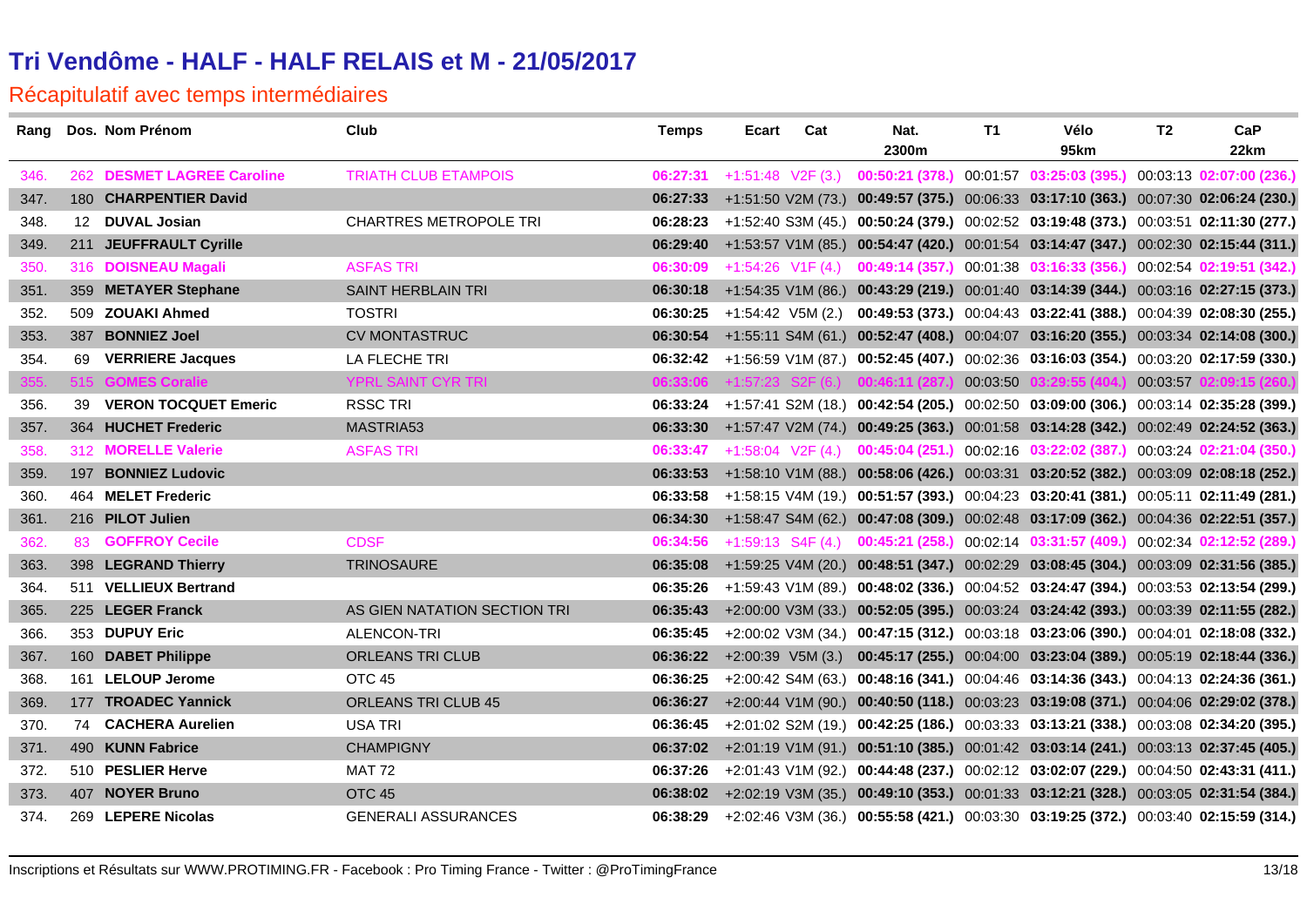| Rang |     | Dos. Nom Prénom            | <b>Club</b>                   | <b>Temps</b> | Ecart | Cat                  | Nat.                                         | T1       | Vélo                                                                                          | T2       | CaP                      |
|------|-----|----------------------------|-------------------------------|--------------|-------|----------------------|----------------------------------------------|----------|-----------------------------------------------------------------------------------------------|----------|--------------------------|
|      |     |                            |                               |              |       |                      | 2300m                                        |          | 95km                                                                                          |          | 22km                     |
| 375. |     | 337 SIRE Damien            |                               | 06:38:51     |       |                      |                                              |          | +2:03:08 V2M (75.) 00:41:50 (167.) 00:03:18 03:17:55 (365.) 00:03:43 02:32:08 (386.)          |          |                          |
| 376. | 351 | <b>MENINGAND Pascal</b>    | US PALAISEAU TRI              | 06:40:07     |       |                      |                                              |          | +2:04:24 V3M (37.) 00:51:36 (389.) 00:04:11 03:35:57 (417.) 00:03:57 02:04:28 (216.)          |          |                          |
| 377. |     | 78 LEMIERE Johann          | <b>CHARTRES METROPOLE TRI</b> |              |       |                      |                                              |          | 06:40:08 +2:04:25 S4M (64.) 00:42:56 (208.) 00:03:53 03:13:01 (334.) 00:03:31 02:36:49 (402.) |          |                          |
| 378. |     | 21 MARCHAND Sylvie         | <b>CSAKB</b>                  | 06:40:11     |       | $+2:04:28$ V3F (2.)  |                                              |          | 00:45:37 (268.) 00:03:04 03:29:36 (403.) 00:02:57 02:18:58 (337.)                             |          |                          |
| 379. |     | 450 LE PROVOST Jean Pierre | <b>CSL ROSNY TRI</b>          | 06:40:23     |       |                      |                                              |          | +2:04:40 V5M (4.) 00:49:18 (359.) 00:04:49 03:09:41 (310.) 00:03:23 02:33:14 (390.)           |          |                          |
| 380. |     | 132 SOENEN Vincent         | TRI CLUB LIEVIN               | 06:40:45     |       |                      |                                              |          | +2:05:02 V1M (93.) 00:45:55 (278.) 00:04:26 03:10:33 (316.) 00:04:41 02:35:11 (398.)          |          |                          |
| 381. |     | 50 PROUVE Caroline         |                               |              |       |                      | $06:42:00$ +2:06:17 S4F (5.) 00:47:01 (307.) | 00:05:18 | 03:27:16(399.)                                                                                |          | 00:06:41 02:15:47 (312.) |
| 382. |     | 55 ROEBBEN Jean Dominique  | <b>MY TRIBE</b>               | 06:42:04     |       |                      |                                              |          | +2:06:21 V2M (76.) 00:47:27 (320.) 00:03:20 03:20:14 (378.) 00:05:01 02:26:05 (371.)          |          |                          |
| 383. |     | 393 GUET Gregory           |                               | 06:44:59     |       |                      |                                              |          | +2:09:16 V2M (77.) 00:51:14 (386.) 00:09:33 03:30:20 (407.) 00:06:48 02:07:06 (238.)          |          |                          |
| 384. |     | 214 SORRE Sebastien        | 353 TRI CLUB                  | 06:47:56     |       |                      |                                              |          | +2:12:13 S3M (46.) 00:43:01 (212.) 00:02:02 03:03:08 (239.) 00:03:03 02:56:45 (422.)          |          |                          |
| 385. |     | 521 MEVEL Adrien           | <b>TEAM LANDI TRI</b>         | 06:47:57     |       | $+2:12:14$ S1M (3.)  |                                              |          | 00:39:53 (88.) 00:02:11 03:00:43 (213.) 00:03:04 03:02:08 (425.)                              |          |                          |
| 386. |     | 253 RETAUD Mathieu         | CLUB DES DAUPHINS LE BLANC    | 06:48:02     |       | $+2:12:19$ S4M (65.) |                                              |          | 00:40:20 (99.) 00:02:43 03:18:54 (368.) 00:03:07 02:43:01 (410.)                              |          |                          |
| 387. |     | 250 GUET Jerome            | TRI DUNOIS 28                 | 06:48:03     |       |                      |                                              |          | +2:12:20 V1M (94.) 00:49:26 (364.) 00:03:05 03:10:27 (315.) 00:04:12 02:40:56 (407.)          |          |                          |
| 388. |     | 25 NEYRAND Geoffroy        |                               | 06:51:51     |       |                      |                                              |          | +2:16:08 S2M (20.) 00:47:11 (311.) 00:04:16 03:25:39 (396.) 00:03:34 02:31:13 (382.)          |          |                          |
| 389. |     | 91 REGIS Johan             |                               | 06:51:54     |       |                      |                                              |          | +2:16:11 S4M (66.) 00:49:54 (374.) 00:02:07 03:38:40 (420.) 00:03:27 02:17:48 (328.)          |          |                          |
| 390. |     | 10 ROLLAND Rabia           | <b>LANNION TRI</b>            | 06:53:04     |       | $+2:17:21$ V3F (3.)  |                                              |          | 00:59:41 (430.) 00:02:46 03:27:58 (401.) 00:04:05 02:18:36 (335.)                             |          |                          |
| 391. |     | 440 LATOUCHE Sebastien     | POMPIERS TRI 78 ASSPY         |              |       |                      |                                              |          | 06:54:05 +2:18:22 S4M (67.) 00:48:20 (342.) 00:02:50 03:11:40 (322.) 00:03:46 02:47:31 (417.) |          |                          |
| 392. |     | <b>486 VENOT Martine</b>   | <b>SASTRI37</b>               | 06:54:29     |       |                      |                                              |          | +2:18:46 V5F (1.) 00:52:21 (399.) 00:03:16 03:19:05 (370.) 00:04:11 02:35:39 (400.)           |          |                          |
| 393. |     | 498 SAINT JEAN Luc         |                               | 06:54:34     |       |                      |                                              |          | +2:18:51 S2M (21.) 00:46:36 (297.) 00:03:33 03:33:27 (411.) 00:03:33 02:27:27 (375.)          |          |                          |
| 394. |     | 299 GALLOT Dominique       | <b>ISSY TRI</b>               | 06:58:09     |       |                      |                                              |          | +2:22:26 V3F (4.) 00:49:18 (358.) 00:03:33 03:35:07 (415.) 00:04:15 02:26:00 (370.)           |          |                          |
| 395. |     | 2 QUESNE Lucas             |                               | 06:59:44     |       |                      |                                              |          | +2:24:01 S4M (68.) 00:53:31 (411.) 00:02:56 03:26:39 (397.) 00:03:31 02:33:10 (389.)          |          |                          |
| 396. |     | 217 MARTIN Christophe      | <b>CHARTRES METROPOLE TRI</b> | 06:59:53     |       |                      |                                              |          | +2:24:10 V3M (38.) 00:46:29 (295.) 00:04:42 03:47:17 (428.) 00:03:55 02:17:31 (325.)          |          |                          |
| 397  |     | 426 BARBAULT Virginie      | <b>TOS TRI</b>                | 07:00:50     |       |                      | +2:25:07 V4F (1.) 00:53:38 (412.)            | 00:02:38 | 03:29:59 (405.)                                                                               |          | 00:04:21 02:30:16 (381.) |
| 398. |     | 70 HUBY Christophe         | CHESSY TRI VAL D'EUROPE       | 07:02:22     |       |                      |                                              |          | +2:26:39 V3M (39.) 00:49:40 (369.) 00:03:43 03:21:45 (385.) 00:02:57 02:44:20 (414.)          |          |                          |
| 399  |     | 65 CAZES Ingrid            | TRI ATTITUDE 41               |              |       |                      | $07:02:24$ +2:26:41 V1F (5.) 00:42:49 (202.) | 00:01:35 | 03:40:49 (424.)                                                                               | 00:04:20 | 02:32:52 (388.)          |
| 400. |     | 66 VALLADE Franck          | TRI ATTITUDE 41               | 07:02:25     |       |                      |                                              |          | +2:26:42 V2M (78.) 00:42:33 (190.) 00:01:53 03:30:19 (406.) 00:03:07 02:44:34 (415.)          |          |                          |
| 401. |     | 358 CACHAN Teddy           |                               |              |       |                      |                                              |          | 07:02:58 +2:27:15 S3M (47.) 01:07:27 (434.) 00:04:06 03:32:30 (410.) 00:02:52 02:16:06 (316.) |          |                          |
| 402. | 5   | <b>GUY Christophe</b>      | <b>MARCOUSSIS</b>             | 07:03:10     |       |                      |                                              |          | +2:27:27 V3M (40.) 00:56:37 (424.) 00:05:55 03:34:22 (414.) 00:04:35 02:21:43 (353.)          |          |                          |
| 403. |     | 121 LOEUILLIEUX Herve      | TRI CLUB LIEVIN               |              |       |                      |                                              |          | 07:04:15 +2:28:32 S3M (48.) 00:54:27 (418.) 00:02:05 03:20:04 (375.) 00:03:23 02:44:17 (413.) |          |                          |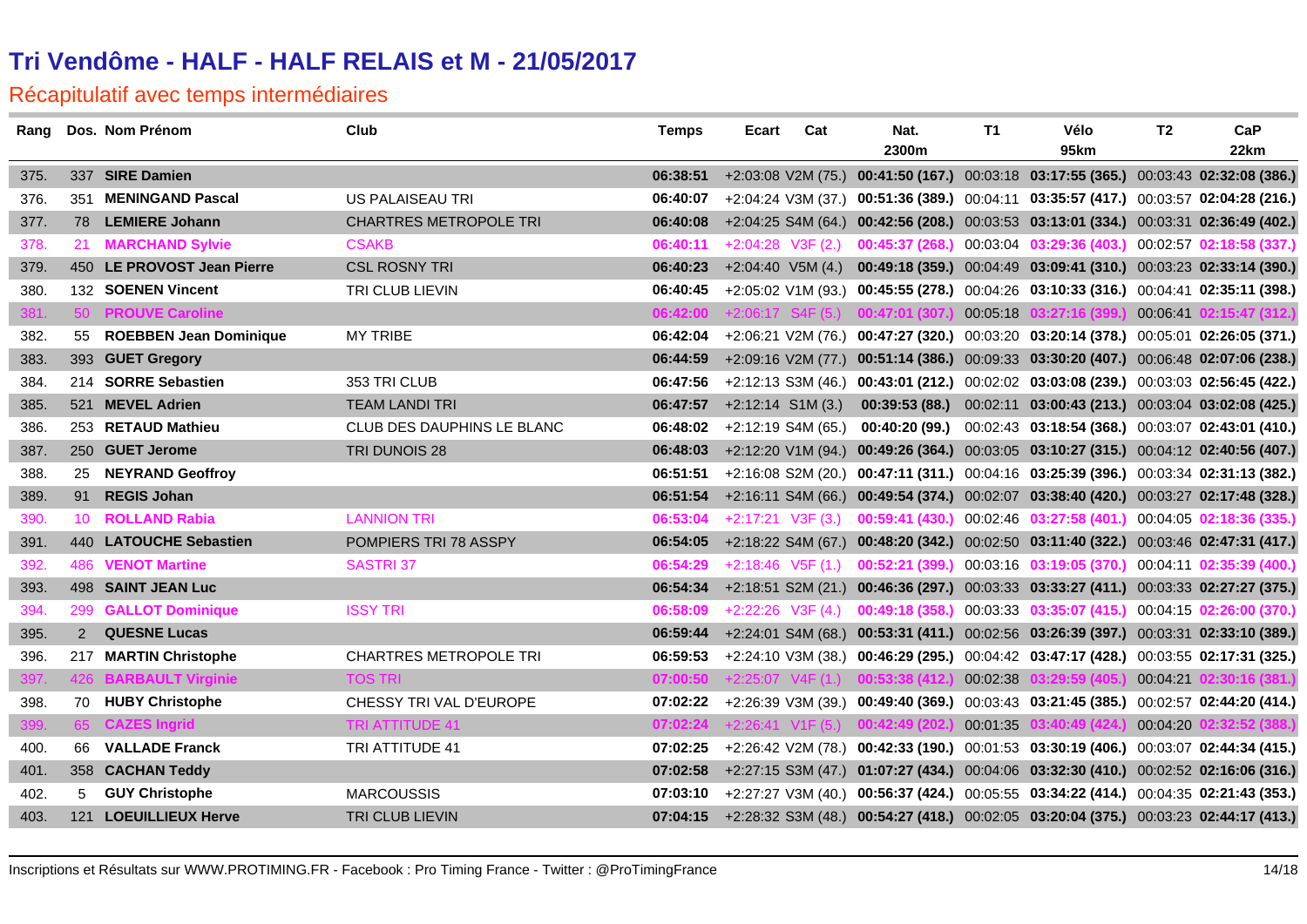| Rang |                | Dos. Nom Prénom           | Club                       | <b>Temps</b> | <b>Ecart</b> | Cat                 | Nat.<br>2300m                                | T1       | Vélo<br>95km                                                                                  | T <sub>2</sub> | CaP<br>22km      |
|------|----------------|---------------------------|----------------------------|--------------|--------------|---------------------|----------------------------------------------|----------|-----------------------------------------------------------------------------------------------|----------------|------------------|
| 404. |                | 308 LEBLAN Alain          | <b>ASFAS TRI</b>           | 07:06:03     |              |                     |                                              |          | +2:30:20 V3M (41.) 00:48:04 (338.) 00:02:40 03:26:42 (398.) 00:04:45 02:43:54 (412.)          |                |                  |
| 405. |                | 370 BROCHARD Emeric       | <b>TRI CHINON</b>          | 07:06:04     |              |                     |                                              |          | +2:30:21 V2M (79.) 00:47:43 (330.) 00:02:48 03:20:10 (377.) 00:03:58 02:51:26 (419.)          |                |                  |
| 406. |                | 347 HENIQUE Christophe    |                            | 07:07:39     |              |                     |                                              |          | +2:31:56 V2M (80.) 01:13:03 (435.) 00:02:54 03:20:10 (376.) 00:04:16 02:27:18 (374.)          |                |                  |
| 407. |                | 354 CARTEREAU Steve       | <b>FAIVELEY TRANSPORT</b>  | 07:08:19     |              |                     |                                              |          | +2:32:36 S3M (49.) 00:56:50 (425.) 00:05:11 03:35:08 (416.) 00:05:32 02:25:40 (367.)          |                |                  |
| 408. | $\overline{7}$ | <b>HURTREL Nicolas</b>    | AS ATHLETISME              | 07:10:00     |              |                     |                                              |          | +2:34:17 V2M (81.) 00:52:30 (404.) 00:05:25 03:33:56 (413.) 00:04:04 02:34:08 (393.)          |                |                  |
| 409  |                | <b>48 AUDIN Veronique</b> | <b>TCJ</b>                 |              |              |                     | $07:11:42$ +2:35:59 V2F (5.) 00:56:15 (422.) | 00:02:28 | 03:42:18 (426.)                                                                               | 00:03:08       | 2:27:36 (376.)   |
| 410. |                | 212 PAYET Yves            | <b>COURBEVOIE TRI</b>      | 07:11:55     |              |                     |                                              |          | +2:36:12 V3M (42.) 00:52:09 (396.) 00:03:23 03:37:21 (419.) 00:03:05 02:35:59 (401.)          |                |                  |
| 411. |                | 222 JOUAULT Jean Michel   | <b>ISSY TRI</b>            | 07:12:06     |              | $+2:36:23$ V6M (1.) |                                              |          | 00:42:55 (206.) 00:02:22 03:27:22 (400.) 00:03:27 02:56:03 (421.)                             |                |                  |
| 412. |                | 439 TERMOUL Stephane      |                            | 07:12:34     |              |                     |                                              |          | +2:36:51 V2M (82.) 00:51:49 (392.) 00:03:13 03:12:05 (325.) 00:04:37 03:00:53 (423.)          |                |                  |
| 413. | $\mathbf{1}$   | <b>BASSET Romain</b>      | <b>VINEUIL SPORT TRI</b>   | 07:13:41     |              |                     |                                              |          | +2:37:58 S4M (69.) 00:58:28 (427.) 00:08:32 03:23:21 (391.) 00:10:31 02:32:51 (387.)          |                |                  |
| 414. |                | 254 LEVAUX Marie Reine    | TCJ                        | 07:13:58     |              | $+2:38:15$ V1F (6.) |                                              |          | $0.48:56(349)$ $0.03:39$ $0.339:55(423)$ $0.04:23$ $0.37:07(403)$                             |                |                  |
| 415. |                | 120 LEYS Christophe       | TRI CLUB LIEVIN            | 07:14:30     |              |                     |                                              |          | +2:38:47 V1M (95.) 00:54:44 (419.) 00:02:40 03:42:42 (427.) 00:03:05 02:31:22 (383.)          |                |                  |
| 416. |                | <b>458 VIGER Lucie</b>    | LES REQUINS COURONNAIS TRI | 07:16:02     |              | $+2:40:19$ S2F (7.) |                                              |          | 00:50:08 (377.) 00:01:52 03:39:19 (421.) 00:03:01 02:41:43 (408.)                             |                |                  |
| 417. |                | 388 GRAMAGE Frederic      | <b>TRI ATTITUDE 41</b>     | 07:16:04     |              |                     |                                              |          | +2:40:21 V1M (96.) 00:47:31 (323.) 00:02:55 03:29:35 (402.) 00:03:34 02:52:31 (420.)          |                |                  |
| 418. |                | 369 GOURDON Patrice       | <b>TRI CHINON</b>          | 07:17:28     |              | +2:41:45 V5M (5.)   |                                              |          | 01:03:49 (433.) 00:04:52 03:17:09 (361.) 00:17:48 02:33:51 (392.)                             |                |                  |
| 419. |                | 292 BRUNO Jerome          |                            | 07:17:49     |              |                     |                                              |          | +2:42:06 V2M (83.) 01:02:45 (432.) 00:04:43 03:57:40 (433.) 00:05:51 02:06:52 (234.)          |                |                  |
| 420. | 23             | <b>DUVAL Anny</b>         | <b>YPRL SAINT CYR TRI</b>  | 07:25:03     |              |                     |                                              |          | +2:49:20 V4F (2.) 00:49:20 (360.) 00:04:26 03:47:46 (429.) 00:05:25 02:38:07 (406.)           |                |                  |
| 421. |                | 534 EVEILLARD Benoit      | <b>VENDOME TRI</b>         | 07:34:00     |              |                     |                                              |          | +2:58:17 S4M (70.) 00:53:41 (413.) 00:09:20 03:48:50 (431.) 00:07:04 02:35:08 (397.)          |                |                  |
| 422. |                | 146 POPINET Eric          | T.C. JOUE LES TOURS        | 07:34:52     |              |                     |                                              |          | +2:59:09 V2M (84.) 00:49:40 (368.) 00:02:22 03:36:08 (418.) 00:05:20 03:01:24 (424.)          |                |                  |
| 423. | 19             | <b>KERRIEN Bruno</b>      |                            | 07:35:14     |              |                     |                                              |          | +2:59:31 V4M (21.) 00:47:37 (326.) 00:05:45 03:47:59 (430.) 00:07:11 02:46:45 (416.)          |                |                  |
| 424. |                | 31 HEINEN Stephane        | TRI CLUB DE CHATELLERAULT  | 07:35:41     |              |                     |                                              |          | +2:59:58 V1M (97.) 00:56:23 (423.) 00:03:50 03:41:40 (425.) 00:05:12 02:48:38 (418.)          |                |                  |
| 425. |                | 140 VALADE Laurent        | <b>ASNVB</b>               |              |              |                     |                                              |          | 07:45:12 +3:09:29 V2M (85.) 00:52:18 (398.) 00:03:31 03:33:55 (412.) 00:04:40 03:10:51 (427.) |                |                  |
| 426. |                | 344 CHEVILLARD Mickael    | FLERS LA FERTE MACE        | 07:46:51     |              |                     |                                              |          | +3:11:08 S4M (71.) 00:58:39 (428.) 00:03:39 03:58:20 (434.) 00:04:05 02:42:10 (409.)          |                |                  |
| 427. |                | 499 FRERE Sylvain         |                            | 07:48:47     |              |                     |                                              |          | +3:13:04 S2M (22.) 00:45:29 (263.) 00:04:46 03:50:41 (432.) 00:03:56 03:03:56 (426.)          |                |                  |
|      |                |                           |                            |              |              |                     |                                              |          |                                                                                               |                |                  |
| a.k. | 267            | <b>DUSSOUR Bernard</b>    |                            | a.k.         |              | V1M()               |                                              |          | 00:58:57 (437.) 00:04:15 04:05:00 (436.) 00:05:19                                             |                | $\boldsymbol{0}$ |
| a.k. | 81             | <b>MEN Noradyn</b>        | CLUB YERROIS DE TRI 91     | a.k.         |              | V2M()               |                                              |          | 00:59:12 (438.) 00:07:25 04:39:38 (437.) 00:16:50                                             |                | $\Omega$         |
| a.k. | 4              | <b>FERRI Patrick</b>      | AS MARCOUSSIS              | a.k.         |              | V5M()               |                                              |          | 01:12:59 (439.) 00:06:05 03:54:48 (435.) 00:05:40                                             |                | $\theta$         |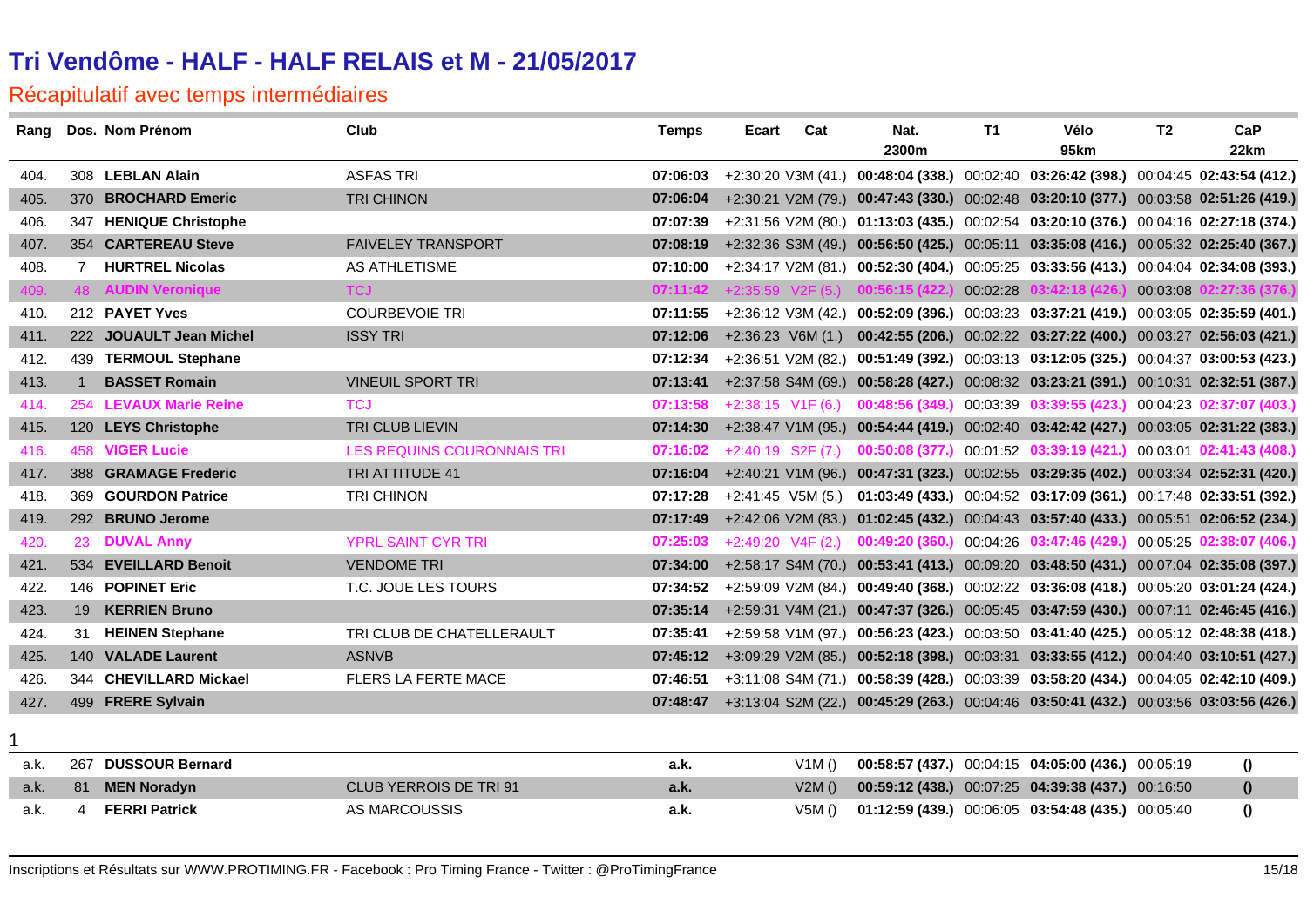| Rang                |           | Dos. Nom Prénom          | Club                       | <b>Temps</b> | Ecart<br>Cat | Nat.<br>2300m                                                                        | T1 | Vélo<br>95km     | T <sub>2</sub> | CaP<br>22km      |
|---------------------|-----------|--------------------------|----------------------------|--------------|--------------|--------------------------------------------------------------------------------------|----|------------------|----------------|------------------|
| <b>Disqualifiés</b> |           |                          |                            |              |              |                                                                                      |    |                  |                |                  |
| <b>DSQ</b>          |           | 492 PANZINI Jean Louis   | <b>CHAMPIGNY</b>           | <b>DSQ</b>   | V3M()        | $\boldsymbol{0}$                                                                     |    | $\boldsymbol{0}$ |                | $\bf{0}$         |
| <b>DSQ</b>          | 491       | <b>FERREIRA Frederic</b> | <b>CHAMPIGNY</b>           | <b>DSQ</b>   | S4M()        | $\boldsymbol{0}$                                                                     |    | $\boldsymbol{0}$ |                | 0                |
| <b>DSQ</b>          | 459       | <b>MAGNIEZ Emmanuel</b>  | LES REQUINS COURONNAIS TRI | <b>DSQ</b>   | V3M()        | $\boldsymbol{0}$                                                                     |    | $\boldsymbol{0}$ |                | $\boldsymbol{0}$ |
| <b>DSQ</b>          | 406       | <b>BOISSET Damien</b>    | <b>RSSC TRI</b>            | <b>DSQ</b>   | S3M()        | $\boldsymbol{0}$                                                                     |    | 0                |                | $\bf{0}$         |
| <b>DSQ</b>          |           | 255 PILLAYRE Cedric      | <b>VINEUIL SPORT TRI</b>   | <b>DSQ</b>   | V1M()        | $\boldsymbol{0}$                                                                     |    | $\boldsymbol{0}$ |                | $\boldsymbol{0}$ |
| <b>DSQ</b>          |           | 210 PEUVRET Stephane     |                            | <b>DSQ</b>   | V1M()        | $\boldsymbol{0}$                                                                     |    | $\boldsymbol{0}$ |                | 0                |
| <b>DSQ</b>          |           | 208 CLOUARD Remy         | T.C. JOUE LES TOURS        | <b>DSQ</b>   | S3M()        | $\boldsymbol{0}$                                                                     |    | $\boldsymbol{0}$ |                | $\mathbf{0}$     |
| <b>DSQ</b>          | 193       | <b>NGUYEN Phi Phuc</b>   |                            | <b>DSQ</b>   | V3M()        | $\boldsymbol{0}$                                                                     |    | $\bf{0}$         |                | $\bf{0}$         |
| <b>DSQ</b>          |           | 186 GUILLEMINOT Philippe | YPRL SAINT CYR TRI         | <b>DSQ</b>   | V5M()        | $\boldsymbol{\theta}$                                                                |    | $\boldsymbol{0}$ |                | $\boldsymbol{0}$ |
| <b>DSQ</b>          | 158       | <b>GRACIET Cyrille</b>   | <b>CMTRI</b>               | <b>DSQ</b>   | V1M()        | $\boldsymbol{0}$                                                                     |    | $\theta$         |                | $\bf{0}$         |
| <b>DSQ</b>          |           | 126 RICHARD Olivier      | TRI CLUB LIEVIN            | <b>DSQ</b>   | V1M()        | $\boldsymbol{0}$                                                                     |    | $\boldsymbol{0}$ |                | $\bf{0}$         |
| <b>DSQ</b>          | 107       | <b>BENAISS Farid</b>     | TRI CLUB LIEVIN            | <b>DSQ</b>   | V1M()        | $\boldsymbol{0}$                                                                     |    | $\boldsymbol{0}$ |                | $\bf{0}$         |
| DSQ                 | <b>80</b> | <b>PERRON Benedicte</b>  | <b>ECUREUILS PLOUAY</b>    | <b>DSQ</b>   | S1F()        |                                                                                      |    |                  |                |                  |
| <b>DSQ</b>          | 71        | <b>CAILLETTE Alban</b>   | TRI ATTITUDE 41            | <b>DSQ</b>   | V2M()        | $\boldsymbol{0}$                                                                     |    | $\boldsymbol{0}$ |                | 0                |
| <b>DSQ</b>          | 43        | <b>GAUTIER Alain</b>     |                            | <b>DSQ</b>   | V2M()        | $\theta$                                                                             |    | $\bf{0}$         |                | $\bf{0}$         |
| DSQ                 | 428       | <b>ABELLAN Alexandre</b> | <b>SLB</b>                 | <b>DSQ</b>   |              | +0:53:17 S4M (72.) 00:52:36 (440.) 00:02:43 02:51:40 (438.) 00:03:03 01:38:59 (428.) |    |                  |                |                  |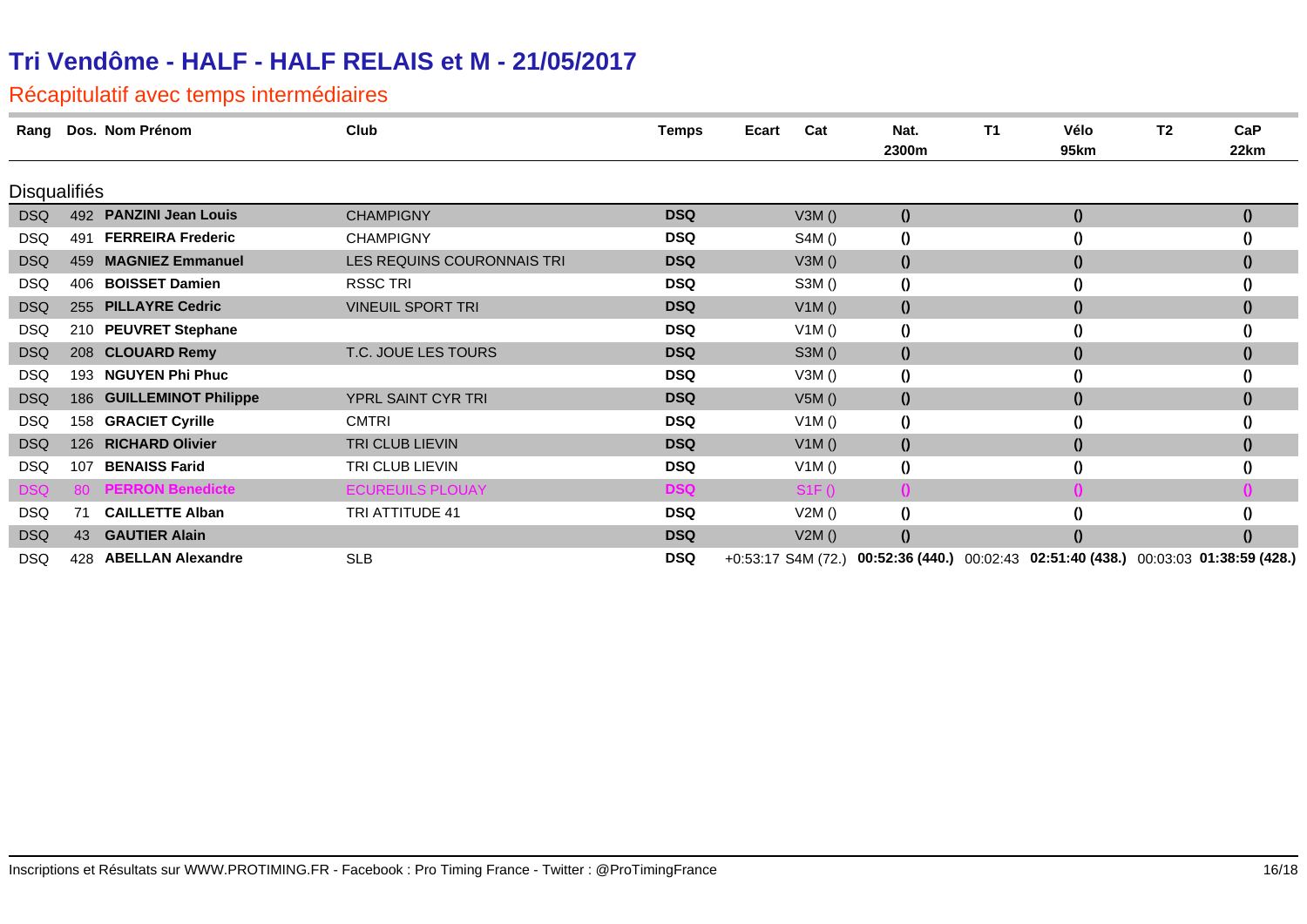#### Récapitulatif avec temps intermédiaires

| Rang       | Dos. Nom Prénom         | Club                     | <b>Temps</b> | Ecart | Cat   | Nat.                                     | T1 | Vélo                                              | T <sub>2</sub> | CaP                                  |
|------------|-------------------------|--------------------------|--------------|-------|-------|------------------------------------------|----|---------------------------------------------------|----------------|--------------------------------------|
|            |                         |                          |              |       |       | 2300m                                    |    | 95km                                              |                | 22km                                 |
| Abandons   |                         |                          |              |       |       |                                          |    |                                                   |                |                                      |
| <b>DNF</b> | 536 BRETON Philippe     |                          | <b>DNF</b>   |       | V1M() | 01:02:16 (483.) 00:03:57 03:47:51 (473.) |    |                                                   |                | $\theta$                             |
| <b>DNF</b> | 502 POIRIER Pierrick    | <b>ERNEENNE TRI</b>      | <b>DNF</b>   |       | V1M() |                                          |    | 00:38:09 (447.) 00:01:45 02:47:34 (441.) 00:02:48 |                | $\theta$                             |
| <b>DNF</b> | 489 SACCHI Cyril        | <b>CHAMPIGNY</b>         | <b>DNF</b>   |       | V2M() |                                          |    | 00:36:13 (443.) 00:02:09 02:51:29 (443.) 00:02:56 |                | $\boldsymbol{0}$                     |
| <b>DNF</b> | 476 GUENOUN Patrice     | <b>TOS TRI</b>           | <b>DNF</b>   |       | V2M() |                                          |    | 00:37:13 (444.) 00:01:05 02:41:18 (439.) 00:02:00 |                | $\theta$                             |
| <b>DNF</b> | 449 ALETON Olivier      |                          | <b>DNF</b>   |       | V1M() | 00:46:39 (467.) 00:03:35                 |    | $\Omega$                                          |                |                                      |
| <b>DNF</b> | 445 LUSSON Damien       | POIRE SUR VIE TRI        | <b>DNF</b>   |       | V1M() |                                          |    | 00:44:49 (462.) 00:02:23 03:01:42 (452.) 00:06:10 |                | $\boldsymbol{0}$<br>$\boldsymbol{0}$ |
| <b>DNF</b> | 436 HUBERT Franck       |                          | <b>DNF</b>   |       | V1M() |                                          |    | 00:50:14 (478.) 00:03:01 03:24:23 (466.) 00:04:34 |                | $\boldsymbol{0}$                     |
| <b>DNF</b> | 412 FLEURY Emmanuel     | <b>ANGERS TRI</b>        | <b>DNF</b>   |       | V3M() |                                          |    | 00:47:36 (470.) 00:03:27 03:02:53 (453.) 00:03:44 |                | $\bf{0}$                             |
| <b>DNF</b> | 394 LAURENT Fabrice     | <b>USA TRI MEMBER</b>    | <b>DNF</b>   |       | V3M() |                                          |    | 00:48:39 (473.) 00:03:48 03:43:37 (472.) 00:05:03 |                | $\boldsymbol{0}$                     |
| <b>DNF</b> | 363 JOURNAULT Sebastien | MASTRIA53                | <b>DNF</b>   |       | S4M() |                                          |    | 00:43:20 (460.) 00:02:54 02:58:38 (448.) 00:08:23 |                | $\theta$                             |
| <b>DNF</b> | 356 POULIQUEN Olivier   | <b>MASTRIA 53</b>        | <b>DNF</b>   |       | V2M() |                                          |    | 00:38:39 (448.) 00:01:39 02:48:44 (442.) 00:02:32 |                | $\boldsymbol{0}$                     |
| <b>DNF</b> | 339 BETTOLO Robin       | <b>VENDOME TRI</b>       | <b>DNF</b>   |       | S1M() |                                          |    | 00:33:41 (442.) 00:01:23 02:51:30 (444.) 00:02:53 |                | $\bf{0}$                             |
| <b>DNF</b> | 326 CROZET Guillaume    | <b>ASFAS TRI</b>         | <b>DNF</b>   |       | S3M() | 00:32:17 (441.) 00:00:46                 |    | $\mathbf{0}$                                      |                | $\boldsymbol{0}$                     |
| <b>DNF</b> | 320 SAUGEZ Benoit       | <b>ASFAS TRI</b>         | <b>DNF</b>   |       | S4M() | 00:39:10 (451.) 00:02:32                 |    | $\theta$                                          |                | $\boldsymbol{0}$                     |
| <b>DNF</b> | 319 POITOU Christophe   | <b>ASFAS TRI</b>         | <b>DNF</b>   |       | V1M() |                                          |    | 00:38:55 (450.) 00:03:11 03:05:46 (455.) 00:04:12 |                | $\boldsymbol{0}$                     |
| <b>DNF</b> | 307 HOERDT Christophe   | <b>ASFAS TRI</b>         | <b>DNF</b>   |       | V3M() |                                          |    | 00:49:37 (475.) 00:02:14 03:11:59 (460.) 00:03:07 |                | $\theta$                             |
| <b>DNF</b> | 305 COURTIN Pascal      | <b>ASFAS TRI</b>         | <b>DNF</b>   |       | V3M() |                                          |    | 00:46:41 (468.) 00:04:50 03:06:32 (456.) 00:04:53 |                | $\boldsymbol{0}$                     |
| <b>DNF</b> | 298 FOUQUET Patrice     | <b>MASTRIA 53</b>        | <b>DNF</b>   |       | V3M() |                                          |    | 00:49:39 (476.) 00:02:44 03:25:00 (467.) 00:03:34 |                | $\boldsymbol{0}$                     |
| <b>DNF</b> | 272 MARIE Stephane      | <b>VSF TRI</b>           | <b>DNF</b>   |       | V3M() |                                          |    | 00:45:53 (465.) 00:03:31 03:09:52 (459.) 00:03:04 |                | $\boldsymbol{0}$                     |
| <b>DNF</b> | 264 ALI Sylvain         | <b>GENERALI</b>          | <b>DNF</b>   |       | S4M() | 00:48:13 (472.) 00:06:10                 |    | $\Omega$                                          |                | $\boldsymbol{0}$                     |
| <b>DNF</b> | 240 MANSON Gregoire     | TRI DUNOIS 28            | <b>DNF</b>   |       | V1M() |                                          |    | 00:48:41 (474.) 00:02:05 03:23:50 (465.) 00:03:24 |                | $\boldsymbol{0}$                     |
| <b>DNF</b> | 224 LEMARQUIS Vincent   | <b>JSA TRI</b>           | <b>DNF</b>   |       | V1M() |                                          |    | 00:45:20 (464.) 00:02:06 02:59:28 (450.) 00:02:45 |                | $\bf{0}$                             |
| <b>DNF</b> | 201 MARCHAL Baptiste    |                          | <b>DNF</b>   |       | S2M() | $\theta$                                 |    | $\theta$                                          |                | $\boldsymbol{0}$                     |
| <b>DNF</b> | 200 GARDEAU Franck      | <b>TCJ</b>               | <b>DNF</b>   |       | S4M() |                                          |    | 00:40:27 (457.) 00:02:56 03:13:37 (462.) 00:04:28 |                | $\boldsymbol{0}$                     |
| <b>DNF</b> | 185 GILLET Joel         |                          | <b>DNF</b>   |       | V5M() | 00:48:03 (471.) 00:03:12 03:28:50 (469.) |    |                                                   |                | $\boldsymbol{0}$                     |
| <b>DNF</b> | 173 PARZYBUT Jeremy     | <b>COMPIEGNE TRI</b>     | <b>DNF</b>   |       | S3M() | 00:39:49 (453.) 00:01:23                 |    | $\Omega$                                          |                | $\boldsymbol{0}$                     |
| <b>DNF</b> | 168 MONGODIN Laurent    | <b>ANJOU TRI TRELAZE</b> | <b>DNF</b>   |       | V1M() |                                          |    | 00:52:48 (479.) 00:02:50 03:00:01 (451.) 00:03:06 |                | $\boldsymbol{0}$                     |
| <b>DNF</b> | 131 SERVAIS Jerome      | TRI CLUB LIEVIN          | <b>DNF</b>   |       | V1M() |                                          |    | 00:57:41 (482.) 00:02:40 03:40:56 (471.) 00:03:50 |                | $\theta$                             |

Inscriptions et Résultats sur WWW.PROTIMING.FR - Facebook : Pro Timing France - Twitter : @ProTimingFrance 17/18